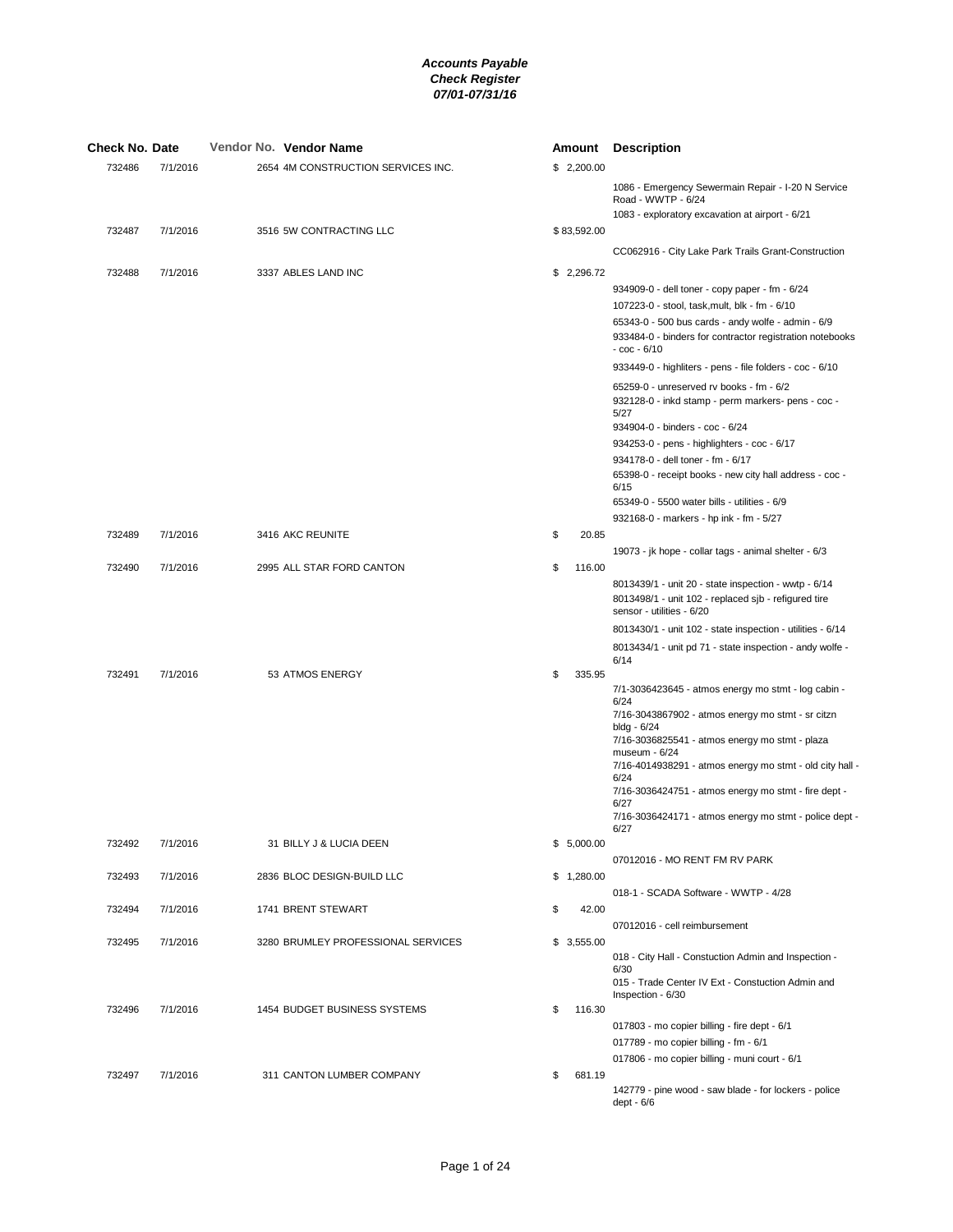|        |          |                                           |              | 142781 - full round fir - for lockers - police dept - 6/6                                                  |
|--------|----------|-------------------------------------------|--------------|------------------------------------------------------------------------------------------------------------|
|        |          |                                           |              | 142594 - pine wood and finish nails for lockers - 6/2                                                      |
| 732498 | 7/1/2016 | 110 CANTON SENIOR CITIZENS                | \$<br>200.00 |                                                                                                            |
|        |          |                                           |              | 07012016 - MO SR CITIZEN BOARD                                                                             |
| 732499 | 7/1/2016 | 20 CANTON VOLUNTEER FIRE                  | \$1,834.17   |                                                                                                            |
|        |          |                                           |              | 07012016 - MOSTIPEND                                                                                       |
| 732500 | 7/1/2016 | 1738 CDW GOVERNMENT, INC.                 | \$<br>85.76  | DLJ4731 - privacy screen for computer - animal shelter -                                                   |
|        |          |                                           |              | 6/21                                                                                                       |
| 732501 | 7/1/2016 | 2928 CHAMPION EMS                         | \$2,950.00   |                                                                                                            |
| 732502 | 7/1/2016 | 1413 CHRIETZBERG ELECTRIC INC             | \$15,638.10  | 07012016 - MO AMBULANCE AGREEMENT                                                                          |
|        |          |                                           |              |                                                                                                            |
|        |          |                                           |              | 06302016 - City Hall Electric - Pay Request No 8 - 6/30                                                    |
|        |          |                                           |              | 06302016-2 - Trade Ctr IV Ext-Electrical - Pay Request<br>No 5 - 6/30                                      |
| 732503 | 7/1/2016 | 3224 CHRISTIAN TATUM                      | \$1,000.00   |                                                                                                            |
|        |          |                                           |              | 06272016 - fm scholarship - 3rd year installment - 6/27                                                    |
| 732504 | 7/1/2016 | <b>115 CLYDE THOMAS</b>                   | \$<br>25.00  |                                                                                                            |
|        |          |                                           |              | 07012016 - FIREMAN'S PENSION                                                                               |
| 732506 | 7/1/2016 | 622 DEBRA JOHNSON                         | \$<br>42.00  |                                                                                                            |
|        |          |                                           |              | 07012016 - Monthly Cell Reimburrsement                                                                     |
| 732507 | 7/1/2016 | 222 DIXIE PAPER CO. INC.                  | \$6,256.64   | INV95881 - Bathroom Supplies - FM - 6/23                                                                   |
|        |          |                                           |              |                                                                                                            |
|        |          |                                           |              | INV95222 - moisturerizer lotion soap refills - fm - 6/21                                                   |
| 732508 | 7/1/2016 | 319 EAGER BEAVER                          | \$2,900.00   | INV91277 - pine concentrte - soap - fm - 6/2                                                               |
|        |          |                                           |              | 194753 - Tree removal and brush clean up for new                                                           |
|        |          |                                           |              | sewer line - Clay St                                                                                       |
| 732509 | 7/1/2016 | 826 EAST TEXAS CABLE                      | \$<br>94.19  | 7/16-00-005299 - mo cable stmt - fire dept - 6/30                                                          |
|        |          |                                           |              | 7/16-003-005350 - mo cable stmt -police dept - 6/30                                                        |
| 732510 | 7/1/2016 |                                           |              |                                                                                                            |
|        |          | 3500 ELIGIBILITY TRACKING CALCULATORS LLC | \$1,050.00   |                                                                                                            |
|        |          |                                           |              | 4918 - Collect data and prepare forms 1094-C & 1095-<br>C for filing with US Dept of Treasury Jan-Jun 2016 |
|        |          |                                           |              | 4918 - Collect data and prepare forms 1094-C & 1095-                                                       |
|        |          |                                           |              | C for filing with US Dept of Treasury Jan-Jun 2016                                                         |
| 732511 | 7/1/2016 | 1247 ELLIOTT ELECTRIC SUPPLY              | \$1,159.68   | 26-73499-01 - seimens overload - fuses - vinl tape -                                                       |
|        |          |                                           |              | tandem strip - circts - insul tape - wwtp - 6/8                                                            |
|        |          |                                           |              | 24-72759-02 - 2" weatherhead for tractor shed - fm -<br>6/20                                               |
|        |          |                                           |              | 24-72759-01 - thn 1 str black 500 for tractor shed - fm -                                                  |
|        |          |                                           |              | 6/20                                                                                                       |
|        |          |                                           |              | 24-71678-01 - 225 and 200 amp bolts - CYRA - 5/31                                                          |
| 732512 | 7/1/2016 | 1013 E-SOFTSYS LLC                        | \$<br>710.00 | 29844 - booth tracker mo support - fm - 6/30                                                               |
| 732513 | 7/1/2016 | 3489 FRONTIER                             | \$<br>393.46 |                                                                                                            |
|        |          |                                           |              | 210-022-8875-060280-5 - frontier mo phone svc - fm                                                         |
|        |          |                                           |              | data line - 6/25<br>7/16-210-016-6376-031413-5 - frontier mo phone stmt -                                  |
|        |          |                                           |              | dry loop line - water plant - 6/19                                                                         |
|        |          |                                           |              | 210-022-8874-123083-5 - frontier mo phone svc - fm<br>emergency line - 6/25                                |
|        |          |                                           |              | 7/16-903-567-0478-011304-5 - frontier mo phone stmt -                                                      |
|        |          |                                           |              | 903-567-0478 - coc - 6/22<br>903-567-1134-082395-5 - frontier mo phone svc - 567-                          |
|        |          |                                           |              | 1134 - city hall line 7 - 6/25                                                                             |
|        |          |                                           |              | 903-567-6686-012684-5 - frontier mo phone svc - 567-<br>6686 - sr citzn bldg - 6/25                        |
|        |          |                                           |              | 210-030-4284-090696-5 - frontier mo phone svc - fm                                                         |

data line - 6/25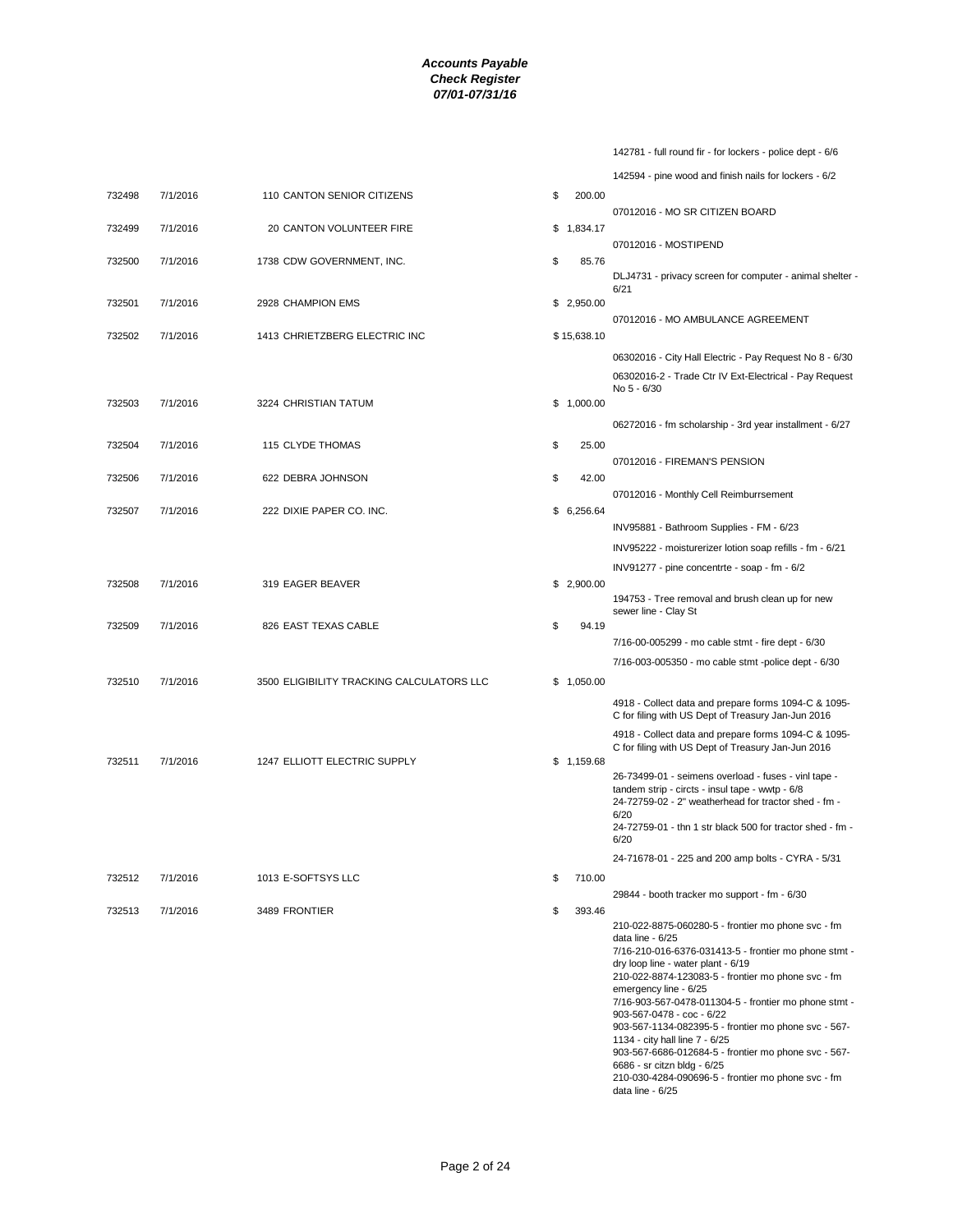|        |          |                                        |                | 903-567-0319-062106-5 - frontier mo phone svc - 567-<br>0319 - plaza museum - 6/25 |
|--------|----------|----------------------------------------|----------------|------------------------------------------------------------------------------------|
| 732514 | 7/1/2016 | 1162 GARY R TRAYLOR & ASSOCIATES, INC. | \$3,000.00     |                                                                                    |
|        |          |                                        |                | 7122 - TXCDB Grant City Hall Arch Barr-grant admin                                 |
|        |          |                                        |                | svcs-admin compt leter - 6/21                                                      |
| 732515 | 7/1/2016 | 3514 GRAFIX PLUS                       | 272.00<br>\$   |                                                                                    |
|        |          |                                        |                | 35 - t-shirts - animal shelter - 6/23                                              |
| 732516 | 7/1/2016 | 2969 H & B ENGINEERING LLC             | \$10,700.00    |                                                                                    |
|        |          |                                        |                | 7/16-001 - 2016 Main Street Sidewalk Rehab-TCF                                     |
|        |          |                                        |                | 7215352-Engineering                                                                |
| 732517 | 7/1/2016 | 858 H AND H CLEANING SERVICE           | \$<br>980.00   |                                                                                    |
|        |          |                                        |                | 06252016 - office cleaning 6/2-6/30 - sr citzn bldg - 6/25                         |
|        |          |                                        |                |                                                                                    |
|        |          |                                        |                | 06252016-2 - office cleaning - 6/1-6/29 - coc - 6/25                               |
| 732518 | 7/1/2016 | 1671 HEALTH CARE SERVICE CORP          | \$45,693.07    |                                                                                    |
|        |          |                                        |                | 7/16-026693 - bcbs mo stmt - July 2016 - 6/17                                      |
|        |          |                                        |                | 7/16-026693 - bcbs mo stmt - July 2016 - 6/17                                      |
|        |          |                                        |                | 7/16-026693 - bcbs mo stmt - July 2016 - 6/17                                      |
|        |          |                                        |                | 7/16-026693 - bcbs mo stmt - July 2016 - 6/17                                      |
|        |          |                                        |                | 7/16-026693 - bcbs mo stmt - July 2016 - 6/17                                      |
|        |          |                                        |                |                                                                                    |
|        |          |                                        |                | 7/16-026693 - bcbs mo stmt - July 2016 - 6/17                                      |
|        |          |                                        |                | 7/16-026693 - bcbs mo stmt - July 2016 - 6/17                                      |
|        |          |                                        |                | 7/16-026693 - bcbs mo stmt - July 2016 - 6/17                                      |
|        |          |                                        |                | 7/16-026693 - bcbs mo stmt - July 2016 - 6/17                                      |
|        |          |                                        |                | 7/16-026693 - bcbs mo stmt - July 2016 - 6/17                                      |
|        |          |                                        |                | 7/16-026693 - bcbs mo stmt - July 2016 - 6/17                                      |
|        |          |                                        |                | 7/16-026693 - bcbs mo stmt - July 2016 - 6/17                                      |
|        |          |                                        |                | 7/16-026693 - bcbs mo stmt - July 2016 - 6/17                                      |
|        |          |                                        |                | 7/16-026693 - bcbs mo stmt - July 2016 - 6/17                                      |
|        |          |                                        |                | 7/16-026693 - bcbs mo stmt - July 2016 - 6/17                                      |
|        |          |                                        |                | 7/16-026693 - bcbs mo stmt - July 2016 - 6/17                                      |
|        |          |                                        |                |                                                                                    |
|        |          |                                        |                | 7/16-026693 - bcbs mo stmt - July 2016 - 6/17                                      |
|        |          |                                        |                | 7/16-026693 - bcbs mo stmt - July 2016 - 6/17                                      |
| 732519 | 7/1/2016 | 28 HOLT COMPANY                        | \$<br>297.60   |                                                                                    |
|        |          |                                        |                | PIMT0075373 - unit 38 - wheel studs for cat loader -                               |
| 732520 | 7/1/2016 |                                        | \$<br>25.00    | streets - $6/24$                                                                   |
|        |          | 121 HOWARD PAUL STEGALL                |                |                                                                                    |
|        |          |                                        |                | 07012016 - MO FIREMAN'S PENSION                                                    |
| 732521 | 7/1/2016 | 107 HOYT BREATHING AIR PROD.           | \$<br>686.00   |                                                                                    |
|        |          |                                        |                | 017950 - flow test - pigtail kit - cable assy - fire dept -<br>6/9                 |
| 732522 | 7/1/2016 | 3509 INTOXIMETERS INC                  | \$<br>1,806.25 |                                                                                    |
|        |          |                                        |                | 534603 - Alco Sensor III - breathalizers for police dept -                         |
|        |          |                                        |                | 6/15                                                                               |
| 732523 | 7/1/2016 | 113 J L PEACE                          | \$<br>25.00    |                                                                                    |
|        |          |                                        |                | 07012016 - MO FIREMAN'S PENSION                                                    |
| 732524 | 7/1/2016 | 1495 JERRY DEES                        | \$<br>195.00   |                                                                                    |
|        |          |                                        |                |                                                                                    |
|        |          |                                        |                | 12469 - table rental - civic center - 5/27                                         |
| 732525 | 7/1/2016 | 168 JIMMY PEACE                        | \$<br>25.00    |                                                                                    |
|        |          |                                        |                | 07012016 - MO FIREMANS PENSION                                                     |
| 732526 | 7/1/2016 | 302 JOEY PEACE                         | \$<br>25.00    |                                                                                    |
|        |          |                                        |                | 07012016 - MO FIREMANS PENSION                                                     |
| 732527 | 7/1/2016 | 2874 JP MARSH                          | \$<br>42.00    |                                                                                    |
|        |          |                                        |                | 07012016 - monthly cell phone reimbursement                                        |
| 732528 | 7/1/2016 | 1726 LA DEANIA JONES                   | \$<br>87.00    |                                                                                    |
|        |          |                                        |                | 07012016 - monthly cell phone reimbursement                                        |
|        |          |                                        |                | 06242016 - reimburse - paid out of pocket - laundry                                |
|        |          |                                        |                | detergent - animal shelter - 6/24                                                  |
| 732529 | 7/1/2016 | 292 LILIA V DURHAM                     | \$<br>42.00    |                                                                                    |
|        |          |                                        |                | 07012016 - MO CELL REIMBURSEMENT                                                   |
| 732530 | 7/1/2016 | 3512 LINDA AND MICHAEL POHL            | \$<br>600.00   |                                                                                    |
|        |          |                                        |                |                                                                                    |
|        |          |                                        |                | 07012016 - monthly lease pmt for Block 24 Lots 104                                 |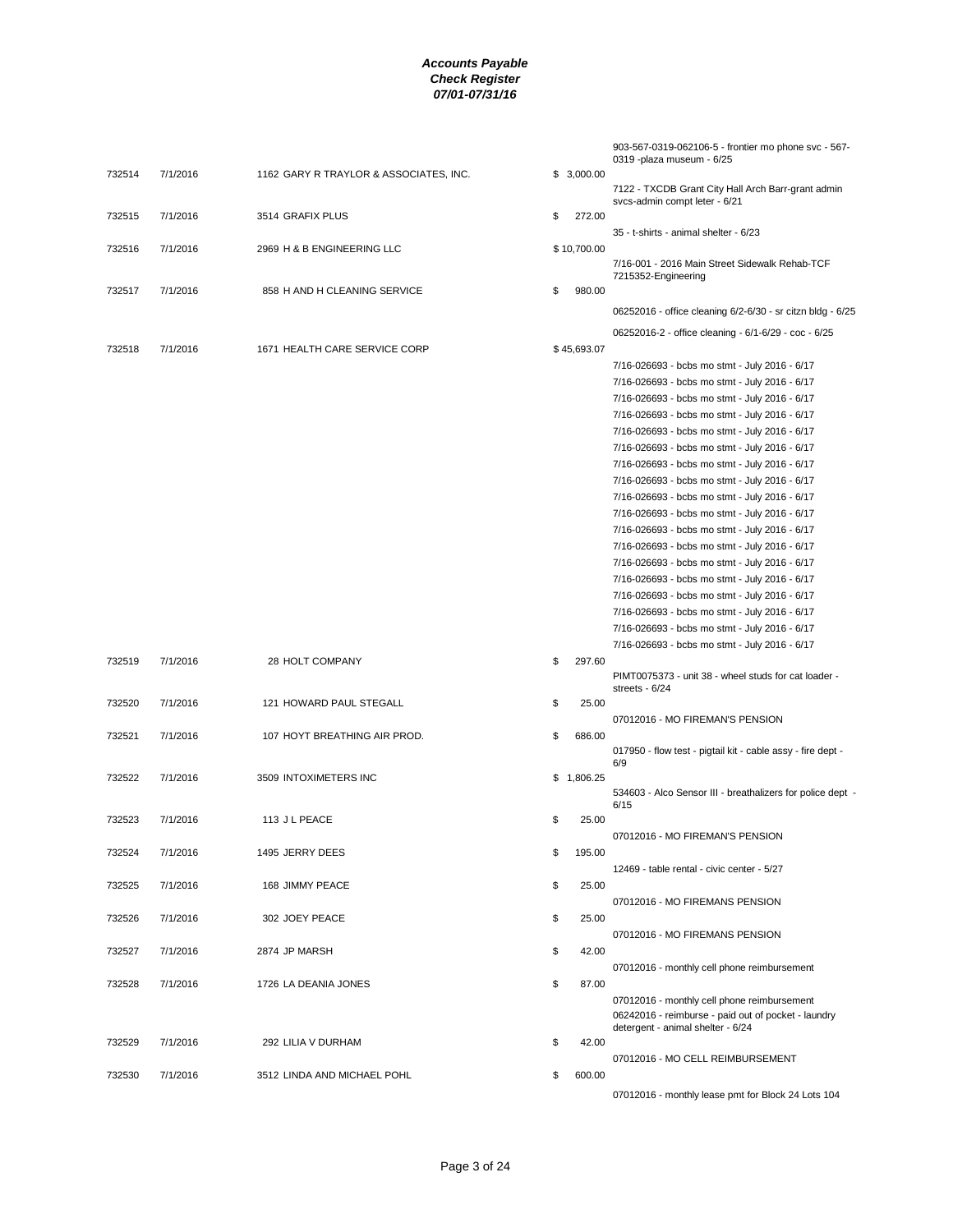| 732531 | 7/1/2016 | 356 LINDA BOSTON                                  | \$<br>42.00  |                                                                                                         |
|--------|----------|---------------------------------------------------|--------------|---------------------------------------------------------------------------------------------------------|
|        |          |                                                   |              | 07012016 - MO CELL REIMBURSEMENT                                                                        |
| 732532 | 7/1/2016 | 142 LONGVIEW ASPHALT                              | \$1,809.13   |                                                                                                         |
|        |          |                                                   |              | 100437 - cold mix for patch work - streets - 6/21                                                       |
| 732533 | 7/1/2016 | 2851 MAVERICK HOOD CLEANERS                       | \$<br>725.00 |                                                                                                         |
|        |          |                                                   |              | 200068 - clean out and mait vent a hood and fan - civic<br>center - 6/15                                |
| 732534 | 7/1/2016 | 1132 MIKE KING                                    | \$<br>42.00  |                                                                                                         |
|        |          |                                                   |              | 07012016 - MONTHLY CELL REIMBURSEMENT                                                                   |
| 732535 | 7/1/2016 | 2052 MUNICIPAL EMERGENCY SERVICES                 | \$<br>287.00 |                                                                                                         |
|        |          |                                                   |              | IN1040832 - uniforms - police dept - 6/20                                                               |
| 732536 | 7/1/2016 | 3438 NETRMA PROCESSING                            | \$<br>2.18   |                                                                                                         |
|        |          |                                                   |              | 16798284 - unit 102 - toll bill - streets - 6/18                                                        |
| 732537 | 7/1/2016 | 3036 ORKIN PEST CONTROL                           | \$<br>266.62 |                                                                                                         |
|        |          |                                                   |              | 124074915 - orkin pest control mo stmt - blackwell                                                      |
|        |          |                                                   |              | house $-6/8$                                                                                            |
|        |          |                                                   |              | 124074913 - orkin pest control mo stmt - police dept -<br>6/8                                           |
|        |          |                                                   |              | 124074918 - orkin pest control mo stmt -sr citzn bldg -                                                 |
|        |          |                                                   |              | 6/8                                                                                                     |
|        |          |                                                   |              | 124074914 - orkin pest control mo stmt - log cabin - fm -<br>6/8                                        |
|        |          |                                                   |              | 124074919 - orkin pest control mo stmt - plaza museum                                                   |
|        |          |                                                   |              | $-6/8$                                                                                                  |
|        |          |                                                   |              | 124074916 - orkin pest control mo stmt - fire dept - 6/8                                                |
|        |          |                                                   |              | 124074917 - orkin pest control mo stmt - civic center -                                                 |
| 732538 | 7/1/2016 | 1991 PERDUE, BRANDON, FIELDER, COLLINS & MOTT LLP | \$<br>591.47 | 6/8                                                                                                     |
|        |          |                                                   |              |                                                                                                         |
|        |          |                                                   |              | IVC00031298 - attorney fees for prof svc in collecting<br>fines and fees - 5/1-5/31 - muni court - 6/17 |
|        |          |                                                   |              |                                                                                                         |
| 732539 | 7/1/2016 | 108 PETTY CASH-CITY OF CANTON                     | \$<br>392.72 |                                                                                                         |
|        |          |                                                   |              | 06242016 - replenish petty cash - coc - 6/24                                                            |
|        |          |                                                   |              | 06242016 - replenish petty cash - coc - 6/24                                                            |
|        |          |                                                   |              | 06242016 - replenish petty cash - coc - 6/24<br>06242016 - replenish petty cash - coc - 6/24            |
|        |          |                                                   |              | 06242016 - replenish petty cash - coc - 6/24                                                            |
|        |          |                                                   |              | 06242016 - replenish petty cash - coc - 6/24                                                            |
|        |          |                                                   |              | 06242016 - replenish petty cash - coc - 6/24                                                            |
| 732540 | 7/1/2016 | 1239 PETTY CASH-FM-LOG CABIN                      | \$<br>205.35 |                                                                                                         |
|        |          |                                                   |              | 06302016 - replenish petty cash - fm - 6/30                                                             |
|        |          |                                                   |              | 06302016 - replenish petty cash - fm - 6/30                                                             |
|        |          |                                                   |              | 06302016 - replenish petty cash - fm - 6/30                                                             |
|        |          |                                                   |              | 06302016 - replenish petty cash - fm - 6/30                                                             |
|        |          |                                                   |              | 06302016 - replenish petty cash - fm - 6/30                                                             |
|        |          |                                                   |              | 06302016 - replenish petty cash - fm - 6/30                                                             |
|        |          |                                                   |              | 06302016 - replenish petty cash - fm - 6/30                                                             |
|        |          |                                                   |              | 06302016 - replenish petty cash - fm - 6/30                                                             |
|        |          |                                                   |              | 06302016 - replenish petty cash - fm - 6/30                                                             |
|        |          |                                                   |              | 06302016 - replenish petty cash - fm - 6/30                                                             |
| 732541 | 7/1/2016 | 84 POSTMASTER                                     | \$<br>548.39 |                                                                                                         |
|        |          |                                                   |              | 06192016 - reimburse permit 171 - coc - 6/19                                                            |
| 732542 | 7/1/2016 | 84 POSTMASTER                                     | \$<br>215.00 |                                                                                                         |
|        |          |                                                   |              | 06212016 - standard mail permit fee - utilities - 6/21                                                  |
| 732543 | 7/1/2016 | 188 PURCHASE POWER                                | \$<br>32.75  |                                                                                                         |
|        |          |                                                   |              | 7/16-8000-9090-0521-1474 - postage refill - fm - 6/12                                                   |
|        |          |                                                   |              |                                                                                                         |
| 732544 | 7/1/2016 | 3207 PYRO SHOWS OF TEXAS                          | \$6,500.00   |                                                                                                         |
|        |          |                                                   |              | 2016-020 - 4th of July Fireworks show 2016 - 2/17                                                       |
| 732545 | 7/1/2016 | 2958 RESCUED PET ADOPTION LEAGUE                  | \$<br>749.68 |                                                                                                         |
|        |          |                                                   |              | 062716.1 - jk hope - shampoo - fungisan - antiseptec -                                                  |
|        |          |                                                   |              | harness - dog food - animal shelter - 6/27                                                              |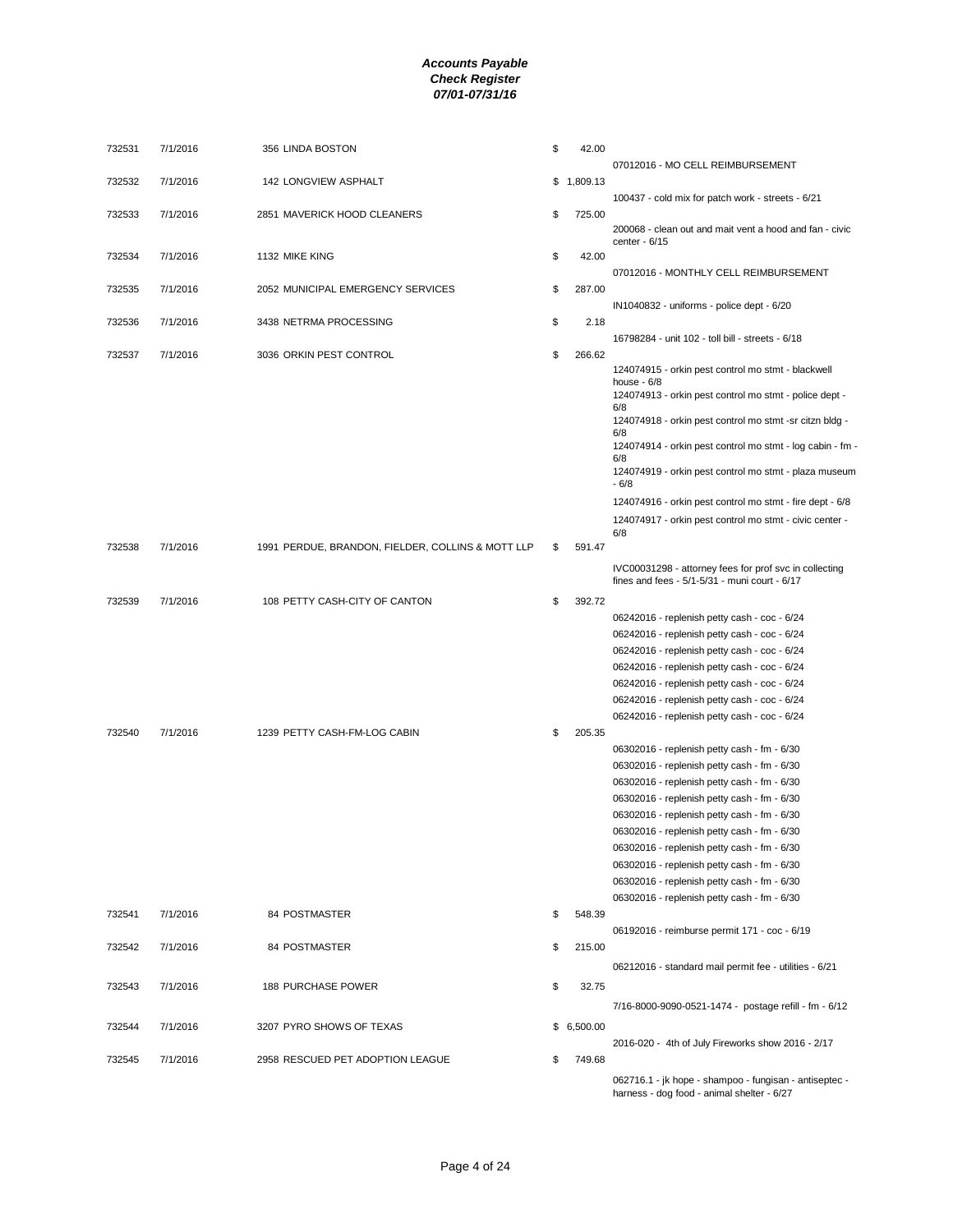| 732546 | 7/1/2016 | 3135 RICK'S MOWING SERVICE        | \$<br>800.00 |                                                                                                                                                                                                                                                                                                                                                         |
|--------|----------|-----------------------------------|--------------|---------------------------------------------------------------------------------------------------------------------------------------------------------------------------------------------------------------------------------------------------------------------------------------------------------------------------------------------------------|
|        |          |                                   |              | 07012016 - Cemetery Mowing                                                                                                                                                                                                                                                                                                                              |
| 732547 | 7/1/2016 | 1835 RILEY DIRT SERVICES          | \$<br>200.00 | 06222016 - 15 yd of select fill - CYRA - 6/22                                                                                                                                                                                                                                                                                                           |
| 732548 | 7/1/2016 | 322 RUBY NORMAN                   | \$<br>16.67  |                                                                                                                                                                                                                                                                                                                                                         |
|        |          |                                   |              | 07012016 - FIREMAN'S PENSION                                                                                                                                                                                                                                                                                                                            |
| 732549 | 7/1/2016 | 3508 SMARTPHONE METER READING     | \$2,080.00   | IN201606 - smart phone set up - software - support -<br>data hosting - server web seat - annual subscription -<br>utilities - 6/17                                                                                                                                                                                                                      |
| 732550 | 7/1/2016 | 3513 SPI ASPHALT                  | \$179,962.90 |                                                                                                                                                                                                                                                                                                                                                         |
|        |          |                                   |              | 1010 - 2015 Streets Improvements - Hilliard - 6/28                                                                                                                                                                                                                                                                                                      |
|        |          |                                   |              | 1015 - 2015 Streets Improvements - Bois D'Arc - 6/28                                                                                                                                                                                                                                                                                                    |
|        |          |                                   |              | 1014 - 2015 Streets Improvements - River Oaks - 6/28                                                                                                                                                                                                                                                                                                    |
|        |          |                                   |              | 1013 - 2015 Streets Improvements - Prairieville - 6/28                                                                                                                                                                                                                                                                                                  |
|        |          |                                   |              | 1012 - 2015 Streets Improvements - Main - 6/8<br>1008 - 2015 Streets Improvements - Granada Square -<br>6/28<br>1009 - 2015 Streets Improvements - Groves - 6/28<br>1006 - 2016 Streets Improvements - clean roads and<br>fog seal - $6/22$                                                                                                             |
|        |          |                                   |              | 1011 - 2015 Streets Improvements - Peace St - 6/28                                                                                                                                                                                                                                                                                                      |
| 732551 | 7/1/2016 | 1336 STANGER SURVEYING            | \$<br>365.00 | C150050d - TC IV - topographical survey - construction<br>staking - 6/10<br>C150050c - TC IV - topographical survey - construction<br>staking - 4/28                                                                                                                                                                                                    |
| 732552 | 7/1/2016 | 2468 SYSLOGIC TECHNOLOGY SERVICES | \$4,459.96   | 6566 - remv malware - stabliz & recreate desktop - walt -<br>6/8                                                                                                                                                                                                                                                                                        |
|        |          |                                   |              | 6565 - New computer for Mike King - Police dept - 6/8<br>nn an an inn an an an an an an an an an an an<br>assyst - clean back up - debbie computer - utilities -<br>6350 - correct video disply on web - remove go on<br>assyst - clean back up - debbie computer - utilities -<br>C/4O<br>6556 - upgrade court av for windows 10 - muni court -<br>6/1 |
|        |          |                                   |              | 6551 - server, router, pc and firewall maint - fm - 5/31                                                                                                                                                                                                                                                                                                |
|        |          |                                   |              | 6555 - upgrade av on all systms - prp for windows 10 -<br>dignse mike kings pc - police dept - 6/10                                                                                                                                                                                                                                                     |
|        |          |                                   |              | 6559 - correct printing in dispatch - police dept - 6/4                                                                                                                                                                                                                                                                                                 |
|        |          |                                   |              | 6592 - correct and recreate debra's profile - coc - 6/21                                                                                                                                                                                                                                                                                                |
|        |          |                                   |              | 6593 - install ssd - re-image - upgrade to windows 10 -<br>install symantec endpoint - wwtp - 6/21                                                                                                                                                                                                                                                      |
|        |          |                                   |              | 6564 - SCADA parts - wwtp - 6/7<br>6591 - diagnose and replace failing hard drive for<br>ladeania - animal shelter - 6/19                                                                                                                                                                                                                               |
|        |          |                                   |              | 6579 - set up consync for brad - police dept - 6/12<br>6601 - stabilize cartridge system in the server - coc -<br>6/28                                                                                                                                                                                                                                  |
|        |          |                                   |              | 6586 - work w back up systm - re-ran back up after<br>surge - coc - 6/14                                                                                                                                                                                                                                                                                |
|        |          |                                   |              | 6600 - pc, server, router and firewall maint - fm - 6/27                                                                                                                                                                                                                                                                                                |
|        |          |                                   |              | 6575 - New computer for Mike King - Police dept - 6/11                                                                                                                                                                                                                                                                                                  |
| 732553 | 7/1/2016 | 3476 TCO INTEGRATED SOLUTIONS     | \$<br>97.65  |                                                                                                                                                                                                                                                                                                                                                         |
|        |          |                                   |              | 13014835 - cobra insurance - July 2016 - admin - 6/27                                                                                                                                                                                                                                                                                                   |
| 732554 | 7/1/2016 | 2206 TERRIT ELLIS                 | \$<br>525.00 | 06292016 - cleaning services for June 2016 - police<br>dept - 6/29                                                                                                                                                                                                                                                                                      |
|        |          |                                   |              | 06012016 - replacement check - cleaning service for<br>May 2016 - Police dept - 6/1                                                                                                                                                                                                                                                                     |
| 732555 | 7/1/2016 | 241 TRACTOR SUPPLY CREDIT PLAN    | \$<br>36.96  |                                                                                                                                                                                                                                                                                                                                                         |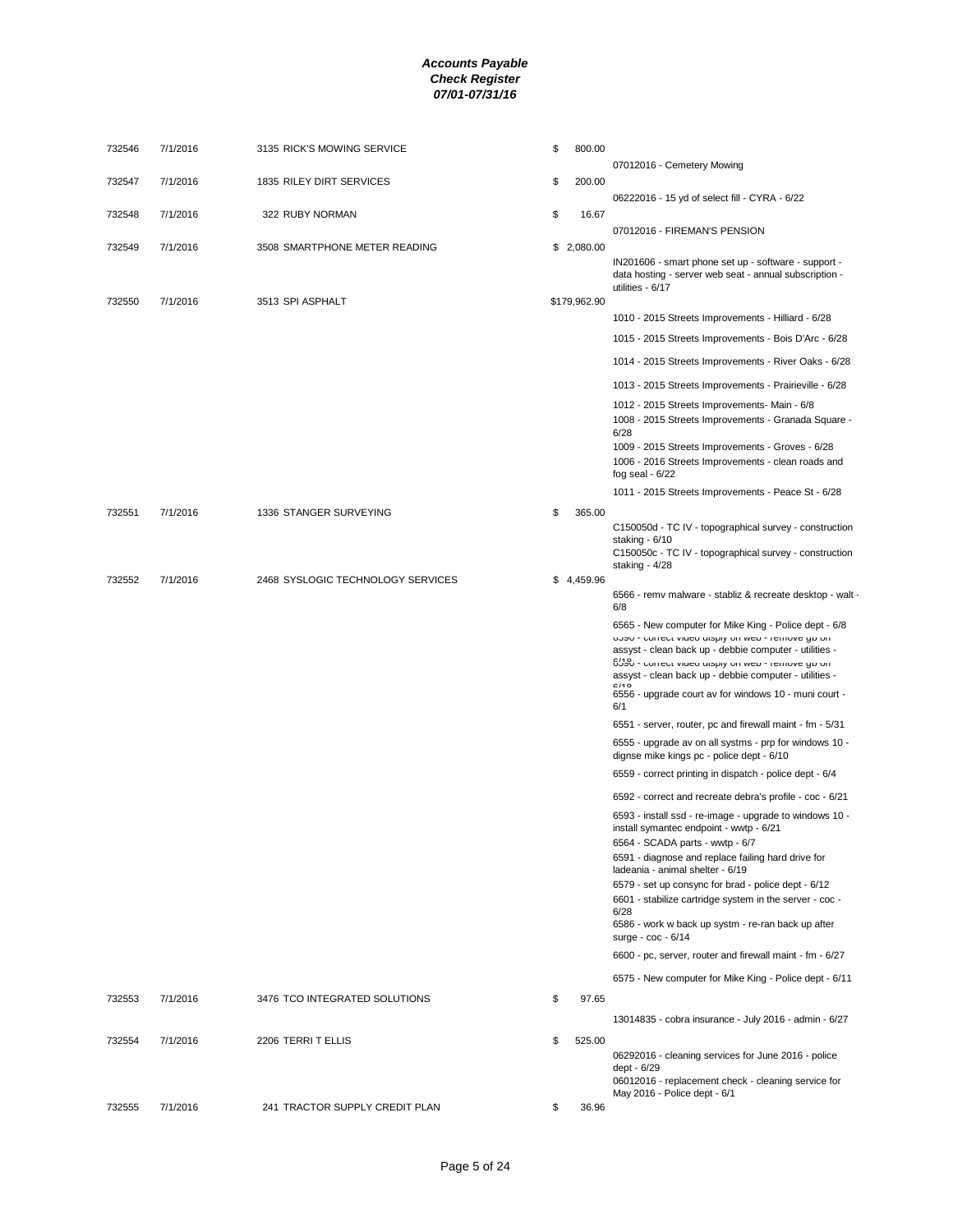|        |          |                                    |    |             | 100082951 - 50ft rope - fire dept - 6/1                                                                               |
|--------|----------|------------------------------------|----|-------------|-----------------------------------------------------------------------------------------------------------------------|
|        |          |                                    |    |             | 300407575 - fipro spray - jk hope - animal shelter - 5/22                                                             |
|        |          |                                    |    |             | 100083302 - locking packs - fm - 6/8                                                                                  |
| 732556 | 7/1/2016 | 2716 CHRISTUS TMF HEALTH & FITNESS | \$ | 640.00      |                                                                                                                       |
|        |          |                                    |    |             | 05012016 - tmf fitness - May 2016 - 5/1                                                                               |
|        |          |                                    |    |             | 05012016 - tmf fitness - May 2016 - 5/1                                                                               |
|        |          |                                    |    |             | 05012016 - tmf fitness - May 2016 - 5/1                                                                               |
|        |          |                                    |    |             | 05012016 - tmf fitness - May 2016 - 5/1                                                                               |
|        |          |                                    |    |             | 05012016 - tmf fitness - May 2016 - 5/1                                                                               |
|        |          |                                    |    |             | 05012016 - tmf fitness - May 2016 - 5/1                                                                               |
|        |          |                                    |    |             | 05012016 - tmf fitness - May 2016 - 5/1                                                                               |
|        |          |                                    |    |             | 05012016 - tmf fitness - May 2016 - 5/1                                                                               |
|        |          |                                    |    |             | 05012016 - tmf fitness - May 2016 - 5/1                                                                               |
|        |          |                                    |    |             | 05012016 - tmf fitness - May 2016 - 5/1                                                                               |
|        |          |                                    |    |             | 05012016 - tmf fitness - May 2016 - 5/1                                                                               |
|        |          |                                    |    |             | 05012016 - tmf fitness - May 2016 - 5/1                                                                               |
|        |          |                                    |    |             | 05012016 - tmf fitness - May 2016 - 5/1                                                                               |
|        |          |                                    |    |             | 06012016 - tmf fitness - June 2016 - 6/1                                                                              |
|        |          |                                    |    |             | 05012016 - tmf fitness - May 2016 - 5/1                                                                               |
|        |          |                                    |    |             | 05012016 - tmf fitness - May 2016 - 5/1                                                                               |
|        |          |                                    |    |             | 06012016 - tmf fitness - June 2016 - 6/1                                                                              |
|        |          |                                    |    |             | 06012016 - tmf fitness - June 2016 - 6/1                                                                              |
|        |          |                                    |    |             | 06012016 - tmf fitness - June 2016 - 6/1                                                                              |
|        |          |                                    |    |             | 06012016 - tmf fitness - June 2016 - 6/1                                                                              |
|        |          |                                    |    |             | 06012016 - tmf fitness - June 2016 - 6/1                                                                              |
|        |          |                                    |    |             | 06012016 - tmf fitness - June 2016 - 6/1                                                                              |
|        |          |                                    |    |             | 06012016 - tmf fitness - June 2016 - 6/1                                                                              |
|        |          |                                    |    |             | 06012016 - tmf fitness - June 2016 - 6/1                                                                              |
|        |          |                                    |    |             | 06012016 - tmf fitness - June 2016 - 6/1                                                                              |
|        |          |                                    |    |             | 06012016 - tmf fitness - June 2016 - 6/1                                                                              |
|        |          |                                    |    |             | 06012016 - tmf fitness - June 2016 - 6/1                                                                              |
|        |          |                                    |    |             | 06012016 - tmf fitness - June 2016 - 6/1                                                                              |
|        |          |                                    |    |             | 06012016 - tmf fitness - June 2016 - 6/1                                                                              |
|        |          |                                    |    |             | 06012016 - tmf fitness - June 2016 - 6/1                                                                              |
| 732557 | 7/1/2016 | 117 TROYCE CASEY                   | \$ | 25.00       |                                                                                                                       |
|        |          |                                    |    |             | 07012016 - MO FIREMAN'S PENSION                                                                                       |
| 732558 | 7/1/2016 | 89 TXU ENERGY                      |    | \$42,316.81 |                                                                                                                       |
|        |          |                                    |    |             | 054003293048 - txu energy mo stmt - ww coll - 6/18                                                                    |
|        |          |                                    |    |             | 052002582328 - txu energy mo stmt - tc l,tc ll, tc lll, tc                                                            |
|        |          |                                    |    |             | Iv - log cabin - fm - civic center - christmas lights -                                                               |
|        |          |                                    |    |             | parks - 6/22                                                                                                          |
|        |          |                                    |    |             | 052002582328 - txu energy mo stmt - tc l,tc ll, tc lll, tc                                                            |
|        |          |                                    |    |             | Iv - log cabin - fm - civic center - christmas lights -<br>parks - 6/22                                               |
|        |          |                                    |    |             | 052002582328 - txu energy mo stmt - tc l,tc ll, tc lll, tc                                                            |
|        |          |                                    |    |             | Iv - log cabin - fm - civic center - christmas lights -                                                               |
|        |          |                                    |    |             | parks - 6/22<br>052002582328 - txu energy mo stmt - tc l,tc ll, tc lll, tc                                            |
|        |          |                                    |    |             | Iv - log cabin - fm - civic center - christmas lights -                                                               |
|        |          |                                    |    |             | parks - 6/22                                                                                                          |
|        |          |                                    |    |             | 052002582328 - txu energy mo stmt - tc l,tc ll, tc lll, tc<br>Iv - log cabin - fm - civic center - christmas lights - |
|        |          |                                    |    |             | parks - 6/22                                                                                                          |
|        |          |                                    |    |             | 052002582328 - txu energy mo stmt - tc l,tc ll, tc lll, tc                                                            |
|        |          |                                    |    |             | Iv - log cabin - fm - civic center - christmas lights -<br>parks - 6/22                                               |
|        |          |                                    |    |             | 052002582328 - txu energy mo stmt - tc l,tc ll, tc lll, tc                                                            |
|        |          |                                    |    |             | Iv - log cabin - fm - civic center - christmas lights -                                                               |
|        |          |                                    |    |             | parks - 6/22                                                                                                          |
|        |          |                                    |    |             | 052002582329 - txu energy mo stmt - fire dept - 6/22                                                                  |
|        |          |                                    |    |             | 054003293049 - txu energy mo stmt - streets - 6/20                                                                    |
|        |          |                                    |    |             |                                                                                                                       |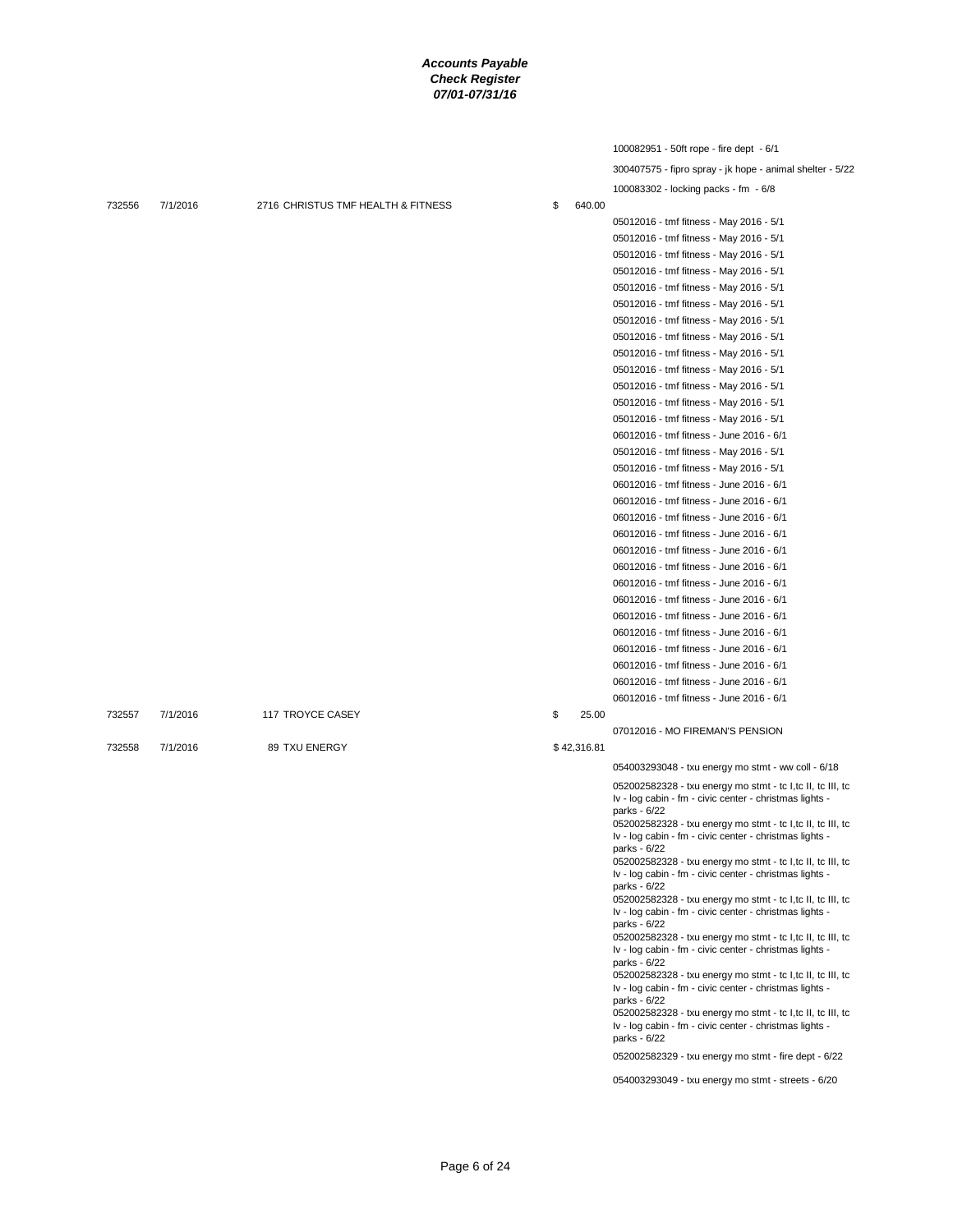#### *Check Register 07/01-07/31/16* 052002582328 - txu energy mo stmt - tc I,tc II, tc III, tc Iv - log cabin - fm - civic center - christmas lights parks - 6/22 054003293046 - txu energy mo stmt - coc - airport new city hall - old city hall - 6/20 052002582328 - txu energy mo stmt - tc I,tc II, tc III, tc Iv - log cabin - fm - civic center - christmas lights parks - 6/22 054003293046 - txu energy mo stmt - coc - airport new city hall - old city hall - 6/20 054003291982 - txu energy mo stmt - utilities - 6/18 054003293047 - txu energy mo stmt - blackwell house sr citzn bldg - plaza museum - 6/18 054003293047 - txu energy mo stmt - blackwell house sr citzn bldg - plaza museum - 6/18 054003293047 - txu energy mo stmt - blackwell house sr citzn bldg - plaza museum - 6/18 054003291980 - txu energy mo stmt - animal shelter - 6/18 054003291981 - txu energy mo stmt - police dept - 6/18 054003291984 - txu energy mo stmt - wwtp - 6/18 054003291983 - txu energy mo stmt - water plant - 6/18 052002582333 - txu energy mo stmt - parks - 6/22 054003293046 - txu energy mo stmt - coc - airport new city hall - old city hall - 6/20 054003293046 - txu energy mo stmt - coc - airport new city hall - old city hall - 6/20 732559 7/1/2016 3065 US BANK EQUIPMENT FINANCE \$ 84.50 307486290 - mo copier lease payment - muni court - 6/23 732560 7/1/2016 3065 US BANK EQUIPMENT FINANCE \$ 84.50 307486415 - mo copier lease payment - fire dept - 6/23 732561 7/1/2016 844 USA BLUE BOOK \$ 329.50 982018 - ph probe - chart pens - safety goggles - wwtp - 6/17 982018 - ph probe - chart pens - safety goggles - wwtp - 6/17 732562 7/1/2016 932 VAN ZANDT STEEL INC \$ 41,631.09 06282016 - City Hall - Metal Building - Pay Req No 13 - 6/28 732563 7/1/2016 2966 VZCM INC \$ 500.00 07012016 - Monthly Maintenance 732564 7/1/2016 105 WALMART COMMUNITY/RFCSLLC \$ 1,086.01 P927300H301D7FNSG - sugar - creamer - coffee coffee filters - utility barn - 5/23 P927300HJ01JVP2F3 - roller frame - pnt brushes paint - 5w20 oil - organizer - chairs - table - sperligt trim pad - animal shelter - 6/7 P927300HJ01JVP2F3 - roller frame - pnt brushes paint - 5w20 oil - organizer - chairs - table - sperligt trim pad - animal shelter - 6/7 P927300HM01L04M5E - fauxwood - animal shelter - 6/10 P927300HJ01K00DHF - coffee -tv mount - water - tv wwtp - 6/7 P927300HJ01K00DHF - coffee -tv mount - water - tv wwtp - 6/7 P927300HJ01K00DHF - coffee -tv mount - water - tv wwtp - 6/7 P927300HJ01JVP2F3 - roller frame - pnt brushes paint - 5w20 oil - organizer - chairs - table - sperligt trim pad - animal shelter - 6/7 P927300H301D5KRWE - chips - tea - cookies - mustrd mayo - apples - table - rolls - council meeting - 5/23 P927300GZ01BA2V9M - gauze - bandage rolls - animal shelter - 5/18 P927300H001Q0EKAQ - cremr - sugar - coffee - candy -

*Accounts Payable*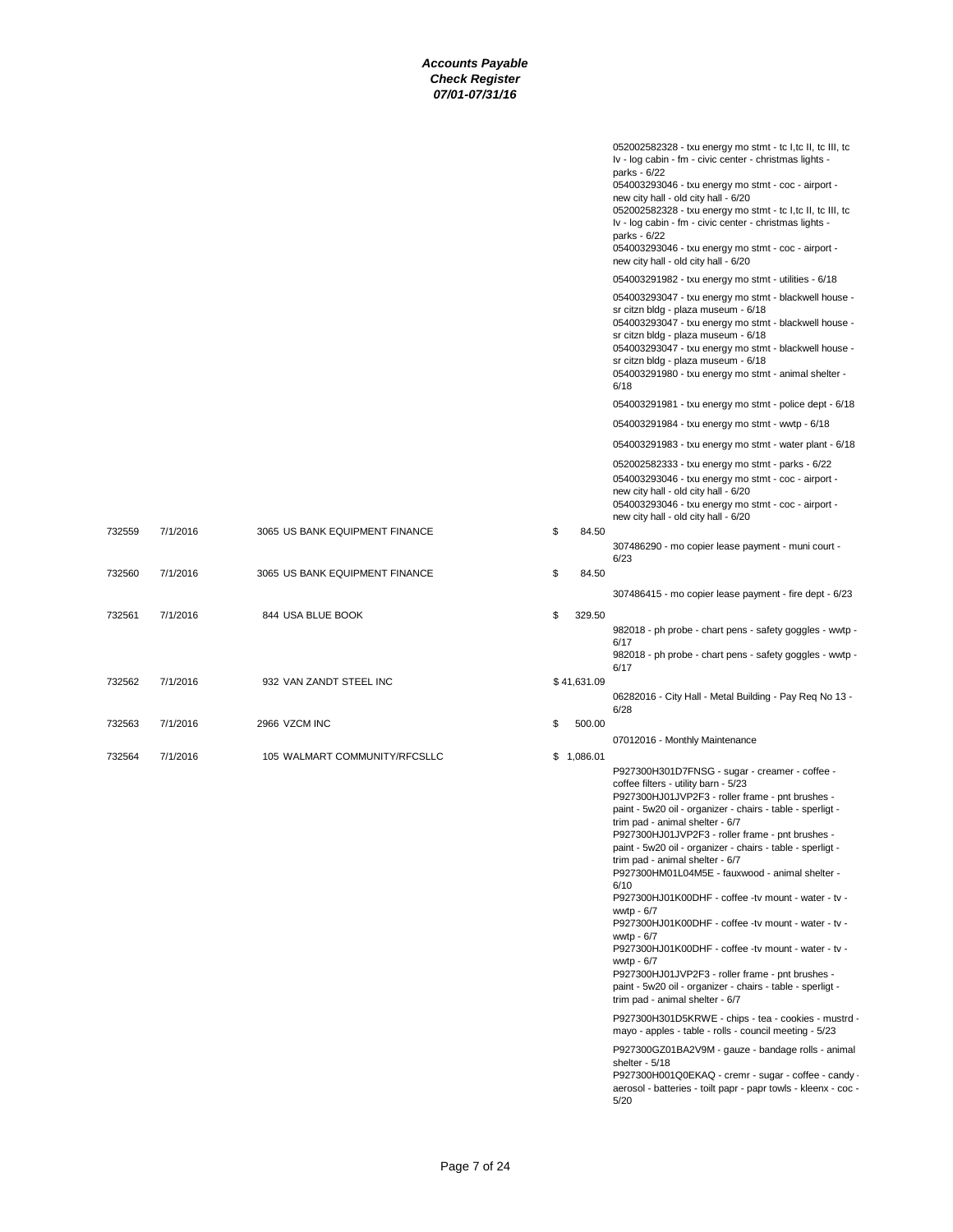|        |           |                                           |              | P927300H001Q0EKAQ - cremr - sugar - coffee - candy -<br>aerosol - batteries - toilt papr - papr towls - kleenx - coc -<br>5/20<br>P927300GX01AWZNPA - cantdy for council meetings -<br>5/17<br>P927300HM01L04M5N - charcoal - ptk spoons - chip<br>brush - fauxwood- animal shelter - 6/10<br>P927300HL01KKM232 - sweeper nozzle - water hoses -<br>elbows - flash drive - animal shelter - 6/7<br>P927300HJ01JVP2F3 - roller frame - pnt brushes -<br>paint - 5w20 oil - organizer - chairs - table - sperligt - |
|--------|-----------|-------------------------------------------|--------------|-------------------------------------------------------------------------------------------------------------------------------------------------------------------------------------------------------------------------------------------------------------------------------------------------------------------------------------------------------------------------------------------------------------------------------------------------------------------------------------------------------------------|
|        |           |                                           |              | trim pad - animal shelter - 6/7<br>P927300H301D5KRWE - chips - tea - cookies - mustrd -<br>mayo - apples - table - rolls - council meeting - 5/23                                                                                                                                                                                                                                                                                                                                                                 |
| 732565 | 7/1/2016  | 3485 WILKERSON & TUNNELL INC              | \$36,321.60  | 06302016 - new city hall-sheetrock, tape & bed & texture                                                                                                                                                                                                                                                                                                                                                                                                                                                          |
| 732566 | 7/1/2016  | 212 WILLIAM SUMMITT                       | \$<br>50.00  | - Pay request no 1 - 7/1<br>07012016 - MEALS ON WHEELS                                                                                                                                                                                                                                                                                                                                                                                                                                                            |
| 732567 | 7/1/2016  | 3387 WILLS POINT CHEVROLET                | \$<br>116.96 |                                                                                                                                                                                                                                                                                                                                                                                                                                                                                                                   |
| 732568 | 7/1/2016  | 3108 ZELMA TAWATER                        | \$<br>16.67  | 21106 - unit 41 - repaired running lights - streets - 6/22                                                                                                                                                                                                                                                                                                                                                                                                                                                        |
| 732569 | 7/7/2016  | 3235 AMY L YOUNG                          | \$<br>130.50 | 07012016 - Fireman's Pension                                                                                                                                                                                                                                                                                                                                                                                                                                                                                      |
| 732570 | 7/7/2016  | 1903 CHARLES CUNNINGHAM                   | \$<br>130.50 | 07012016 - fm independent contract labor - fm - 7/1                                                                                                                                                                                                                                                                                                                                                                                                                                                               |
|        |           |                                           |              | 07012016 - fm independent contract labor - fm - 7/1                                                                                                                                                                                                                                                                                                                                                                                                                                                               |
| 732571 | 7/7/2016  | 3092 CHARLES W BROWN                      | \$<br>130.50 | 07012016 - fm independent contract labor - fm - 7/1                                                                                                                                                                                                                                                                                                                                                                                                                                                               |
| 732572 | 7/7/2016  | 3236 DENNIS W YOUNG                       | \$<br>130.50 | 07012016 - fm independent contract labor - fm - 7/1                                                                                                                                                                                                                                                                                                                                                                                                                                                               |
| 732573 | 7/7/2016  | 3001 DONALD W WHEELER                     | \$<br>126.88 | 07012016 - fm independent contract labor - fm - 7/1                                                                                                                                                                                                                                                                                                                                                                                                                                                               |
| 732574 | 7/7/2016  | 3150 ELLEN WHEELER                        | \$<br>130.50 |                                                                                                                                                                                                                                                                                                                                                                                                                                                                                                                   |
| 732575 | 7/7/2016  | 1714 FREDDY CONNER                        | \$<br>65.25  | 07012016 - fm independent contract labor - fm - 7/1                                                                                                                                                                                                                                                                                                                                                                                                                                                               |
| 732576 | 7/7/2016  | 3371 JODIE YARBROUGH                      | \$<br>123.25 | 07012016 - fm independent contract labor - fm - 7/1                                                                                                                                                                                                                                                                                                                                                                                                                                                               |
| 732577 | 7/7/2016  | 3163 LINDA ANN WHEELER                    | \$           | 07012016 - fm independent contract labor - fm - 7/1                                                                                                                                                                                                                                                                                                                                                                                                                                                               |
|        |           |                                           | 130.50       | 07012016 - fm independent contract labor - fm - 7/1                                                                                                                                                                                                                                                                                                                                                                                                                                                               |
| 732578 | 7/7/2016  | 3521 ROBERT T MARTIN                      | \$<br>130.50 | 07012016 - fm independent contract labor - fm - 7/1                                                                                                                                                                                                                                                                                                                                                                                                                                                               |
| 732579 | 7/7/2016  | 1659 RONALD WRIGHT                        | \$<br>65.25  | 07012016 - fm independent contract labor - fm - 7/1                                                                                                                                                                                                                                                                                                                                                                                                                                                               |
| 732580 | 7/7/2016  | 3214 SHELLEY MUNNS                        | \$<br>130.50 |                                                                                                                                                                                                                                                                                                                                                                                                                                                                                                                   |
| 732581 | 7/7/2016  | 3189 SHERYL WHITE                         | \$<br>130.50 | 07012016 - fm independent contract labor - fm - 7/1                                                                                                                                                                                                                                                                                                                                                                                                                                                               |
| 732582 | 7/10/2016 | 1479 ALL CANTON FLORAL & GIFTS            | \$<br>25.00  | 07012016 - fm independent contract labor - fm - 7/1                                                                                                                                                                                                                                                                                                                                                                                                                                                               |
|        |           |                                           |              | 602 - black bows - tom perry memorial - anlimal shelter -<br>6/29                                                                                                                                                                                                                                                                                                                                                                                                                                                 |
| 732583 | 7/10/2016 | 3 ANA-LAB CORP.                           | \$<br>213.00 | A0374053 - water testing samples - water plant - 7/1                                                                                                                                                                                                                                                                                                                                                                                                                                                              |
| 732584 | 7/10/2016 | 196 ANALYTICAL ENVIRONMENTAL LABORATORIES | \$<br>676.00 | 22190 - water testing samples - wwtp - 6/30                                                                                                                                                                                                                                                                                                                                                                                                                                                                       |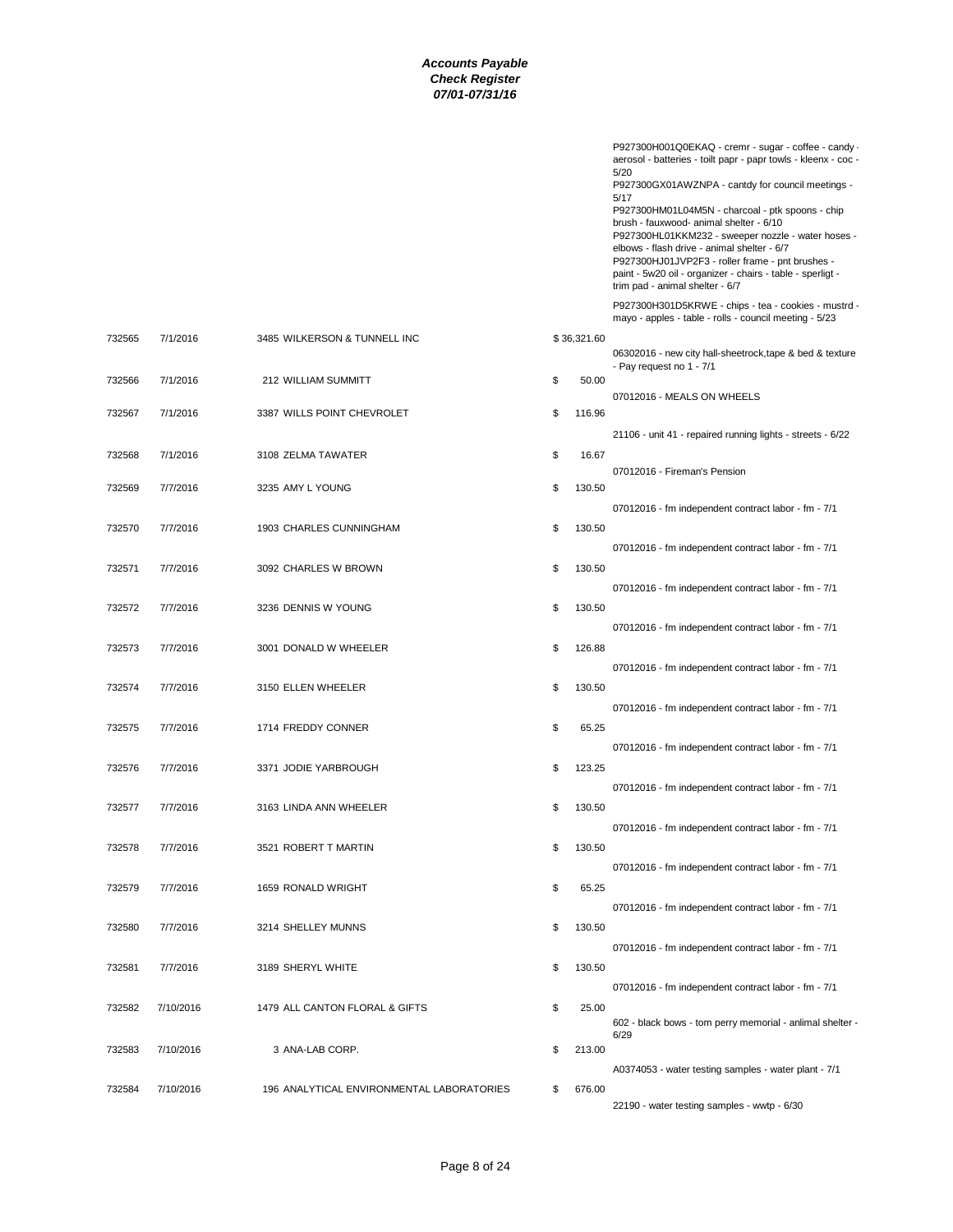| 732585 | 7/10/2016 | 3052 ASCO                     | \$<br>368.86 |                                                                                          |
|--------|-----------|-------------------------------|--------------|------------------------------------------------------------------------------------------|
| 732586 | 7/10/2016 | 211 BORDERS & LONG OIL, INC.  | \$<br>619.52 | C40979 - unit 77 - hydraulic fluid and pins for tracks -<br>steets - 7/1                 |
|        |           |                               |              | 52713 - 234 gal diesel @ 1.93 - fire dept - 6/15                                         |
|        |           |                               |              | 52935 - 86 gal diesel @ 1.93 for equip - utilities - 6/27                                |
| 732587 | 7/10/2016 | 1363 BRANDI SWANSON           | \$<br>7.21   |                                                                                          |
|        |           |                               |              | 10-108810-05 Refund - Utility Billing Refund                                             |
| 732588 | 7/10/2016 | 3518 BROCK BOZEMAN            | \$<br>195.00 |                                                                                          |
|        |           |                               |              | 07012016 - per diem - A&M fire school - 7/24-7/29 - fire<br>dept - 7/1                   |
| 732589 | 7/10/2016 | 3524 CALCO INC                | \$<br>177.05 |                                                                                          |
|        |           |                               |              | 22362 - unit 77 - links for track on dozer - streets - 7/7                               |
| 732590 | 7/10/2016 | 16 CANTON PARTS PLUS          | \$<br>671.13 |                                                                                          |
|        |           |                               |              | 156057 - unit 48 tractor - toggle switch - streets - 6/9                                 |
|        |           |                               |              | 155500 - socket set for unit 102 - utilities - 6/2                                       |
|        |           |                               |              | 157039 - shop stock atf fluid - unit 100 battery - utilities -                           |
|        |           |                               |              | streets - ww coll - 6/23<br>157039 - shop stock atf fluid - unit 100 battery - utilities |
|        |           |                               |              | streets - ww coll - 6/23                                                                 |
|        |           |                               |              | 157039 - shop stock atf fluid - unit 100 battery - utilities<br>streets - ww coll - 6/23 |
|        |           |                               |              | 157039 - shop stock atf fluid - unit 100 battery - utilities                             |
|        |           |                               |              | streets - ww coll - 6/23<br>157364 - unit pd 65 - brakes and rotors - police dept -      |
|        |           |                               |              | 6/24<br>157348 - anti seize for threads on fire plugs - utilities -                      |
|        |           |                               |              | 6/24                                                                                     |
|        |           |                               |              | 157426 - unit pd 65 - disc brake pad set - police dept -<br>6/25                         |
| 732591 | 7/10/2016 | 19 CANTON VETERINARY CLINIC   | \$<br>191.75 | 429366 - dog food for Dino - police dept - 6/8                                           |
|        |           |                               |              | 429802 - jk hope - rabies vaccines - animal shelter -<br>6/13                            |
|        |           |                               |              | 428600 - rabies shot - jk hope - animal shelter - 5/31                                   |
|        |           |                               |              | 430694 - jk hope - rabies vaccines - animal shelter -                                    |
| 732592 | 7/10/2016 | 1363 Carol Beal               | \$<br>39.18  | 6/21                                                                                     |
|        |           |                               |              | 7-071550-05 Refund - Utility Billing Refund                                              |
| 732593 | 7/10/2016 | 92 CARQUEST AUTO PARTS        | \$<br>168.32 |                                                                                          |
|        |           |                               |              | 7979-160124 - unit 36 - air filter - fm - 6/27                                           |
|        |           |                               |              | 7979-160247 - 3 amp fuses - civic center - fm - 6/29                                     |
|        |           |                               |              | 7979-160084 - tire inflator and m style plug nipple - fm -                               |
|        |           |                               |              | 6/24<br>7979-159754 - electronic cleaner - brake & parts                                 |
|        |           |                               |              | cleaner - equip maint - fm - 6/17                                                        |
|        |           |                               |              | 7979-159974 - 8oz tube sealant - unit 117 - fm - 6/23                                    |
|        |           |                               |              | 7979-160128 - fuel cap - unit 103 - fm - 6/27                                            |
|        |           |                               |              | 7979-160078 - air chuck - m style plugs - fm - 6/24                                      |
|        |           |                               |              | 7979-159609 - 25 amp fuses - fm - 6/14<br>7979-160072 - golf cart battery - fm - 6/24    |
|        |           |                               |              | 7979-159755 - polishing cloth - for equip maint - fm -<br>6/17                           |
| 732594 | 7/10/2016 | 1363 Cary Heard               | \$<br>75.11  |                                                                                          |
| 732595 | 7/10/2016 | 3520 CHRIS DAVIS              | \$<br>195.00 | 8-081750-011 Refund - Utility Billing Refund                                             |
|        |           |                               |              | 07012016 - per diem - A&M fire school - 7/24-7/29 - fire                                 |
|        | 7/10/2016 | 189 COMPLETE BUSINESS SYSTEMS |              | dept - 7/1                                                                               |
| 732596 |           |                               | \$<br>954.81 | 517133 - copier lease contract - coc - 7/1                                               |
|        |           |                               |              | 517133 - copier lease contract - coc - 7/1                                               |
|        |           |                               |              | 517133 - copier lease contract - coc - 7/1                                               |
| 732597 | 7/10/2016 | 680 COURTNEY & JOHNSON        | \$1,700.00   |                                                                                          |
|        |           |                               |              |                                                                                          |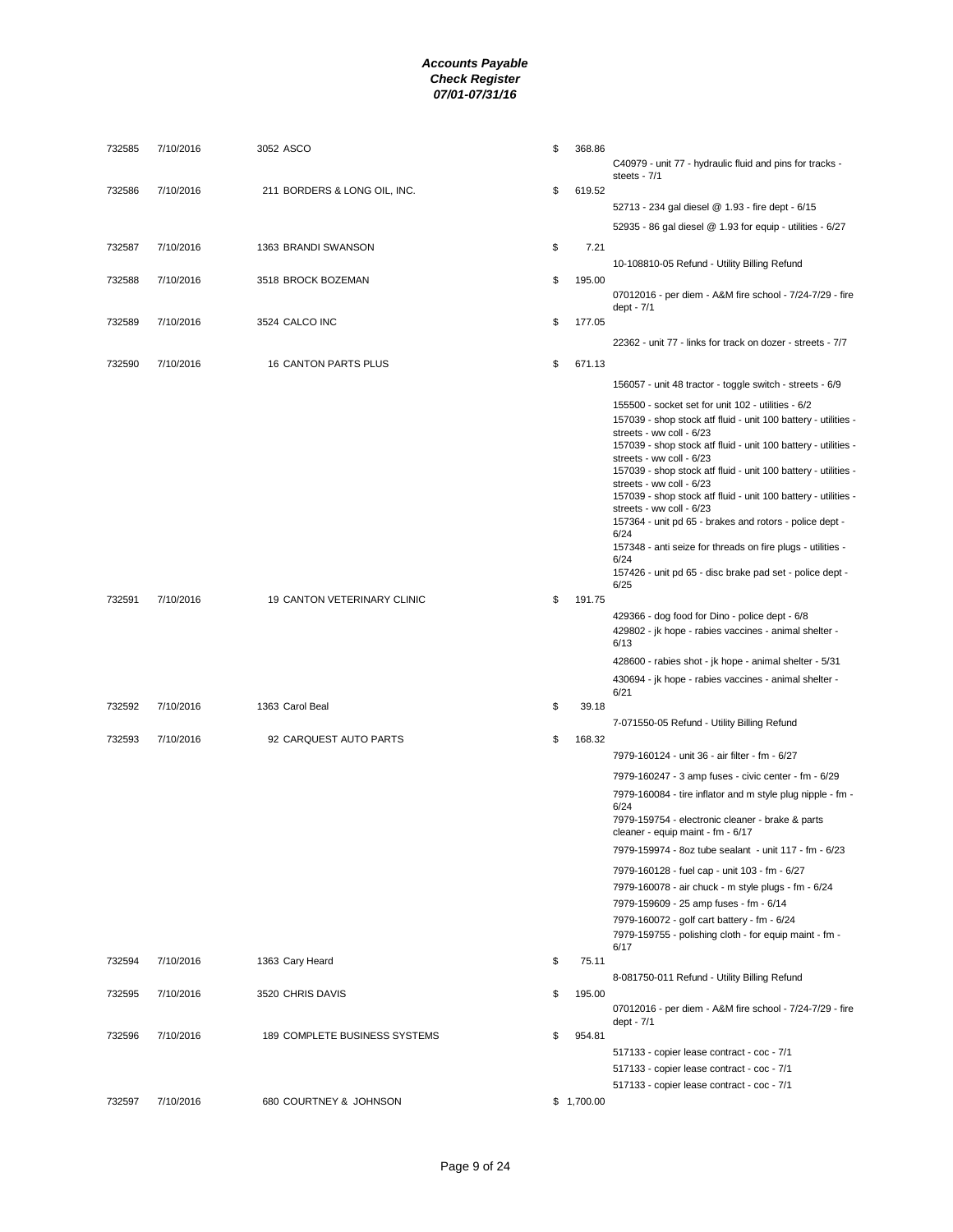|        |           |                                |              | 425858 - w outfall-sewer line-survey-option 2 - 6/13                                                                                                                                                                                                                                                                                                                                                                                                                                                                                                                                                                                                                                                                                                                                                                                                                                                                                                                                                                                                                                                                                                                                                                      |
|--------|-----------|--------------------------------|--------------|---------------------------------------------------------------------------------------------------------------------------------------------------------------------------------------------------------------------------------------------------------------------------------------------------------------------------------------------------------------------------------------------------------------------------------------------------------------------------------------------------------------------------------------------------------------------------------------------------------------------------------------------------------------------------------------------------------------------------------------------------------------------------------------------------------------------------------------------------------------------------------------------------------------------------------------------------------------------------------------------------------------------------------------------------------------------------------------------------------------------------------------------------------------------------------------------------------------------------|
| 732598 | 7/10/2016 | 33 CRANDALL TRUCKING CO., INC. | \$1,679.05   | C-4482 - crushed rock for ball field and soccer field -<br>6/29<br>C-4482 - crushed rock for ball field and soccer field -                                                                                                                                                                                                                                                                                                                                                                                                                                                                                                                                                                                                                                                                                                                                                                                                                                                                                                                                                                                                                                                                                                |
| 732599 | 7/10/2016 | 1363 DANIEL or JAMI PIERCE     | \$<br>57.09  | 6/29                                                                                                                                                                                                                                                                                                                                                                                                                                                                                                                                                                                                                                                                                                                                                                                                                                                                                                                                                                                                                                                                                                                                                                                                                      |
|        |           |                                |              | 2-022120-02 Refund - Utility Billing Refund                                                                                                                                                                                                                                                                                                                                                                                                                                                                                                                                                                                                                                                                                                                                                                                                                                                                                                                                                                                                                                                                                                                                                                               |
| 732600 | 7/10/2016 | 1038 DOUGLAS W BELZER          | \$1,000.00   | 07022016 - food service inspections - city and fm - dev<br>serv - 7/2<br>07022016 - food service inspections - city and fm - dev                                                                                                                                                                                                                                                                                                                                                                                                                                                                                                                                                                                                                                                                                                                                                                                                                                                                                                                                                                                                                                                                                          |
|        |           |                                |              | serv - 7/2                                                                                                                                                                                                                                                                                                                                                                                                                                                                                                                                                                                                                                                                                                                                                                                                                                                                                                                                                                                                                                                                                                                                                                                                                |
| 732601 | 7/10/2016 | 3519 DUSTIN ASHLEY             | \$<br>195.00 | 07012016 - per diem - A&M fire school - 7/24-7/29 - fire<br>dept - 7/1                                                                                                                                                                                                                                                                                                                                                                                                                                                                                                                                                                                                                                                                                                                                                                                                                                                                                                                                                                                                                                                                                                                                                    |
| 732602 | 7/10/2016 | 1363 E S & H of Dallas         | \$<br>984.41 |                                                                                                                                                                                                                                                                                                                                                                                                                                                                                                                                                                                                                                                                                                                                                                                                                                                                                                                                                                                                                                                                                                                                                                                                                           |
|        |           |                                |              | 99-99050-03 Refund - Utility Billing Refund                                                                                                                                                                                                                                                                                                                                                                                                                                                                                                                                                                                                                                                                                                                                                                                                                                                                                                                                                                                                                                                                                                                                                                               |
| 732603 | 7/10/2016 | 1363 Earl or Debbie Cunningham | \$<br>57.13  |                                                                                                                                                                                                                                                                                                                                                                                                                                                                                                                                                                                                                                                                                                                                                                                                                                                                                                                                                                                                                                                                                                                                                                                                                           |
| 732604 | 7/10/2016 | 3153 ETMC ATHENS               | \$<br>735.75 | 10-101230-05 Refund - Utility Billing Refund                                                                                                                                                                                                                                                                                                                                                                                                                                                                                                                                                                                                                                                                                                                                                                                                                                                                                                                                                                                                                                                                                                                                                                              |
| 732605 | 7/10/2016 | 3489 FRONTIER                  | \$<br>957.52 | 26714808 - payment of crime victims testing - exam -<br>police dept - 6/23                                                                                                                                                                                                                                                                                                                                                                                                                                                                                                                                                                                                                                                                                                                                                                                                                                                                                                                                                                                                                                                                                                                                                |
|        |           |                                |              | 903-567-4880-121106-5 - mo phone stmt - 903-567-<br>4880 - animal shelter - 6/28<br>903-567-1191-070913-5 - mo phone stmt - 903-567-<br>1191-070913-5 - fire dept - 7/1<br>903-567-1841-021309-5 - frontier phone stmt - 903-567-<br>1841-021309-5 - coc - 7/1<br>903-567-1500-010903-5 - mo phone stmt - 903-567-<br>1500 - muni court - 6/28<br>903-567-2470-053006-5 - mo phone stmt - 903-567-<br>2470 - city hall line 4 - 6/28<br>903-567-2920-042011-5 - mo phone stmt - 903-567-<br>2920 - credit card machine - fm - 6/28                                                                                                                                                                                                                                                                                                                                                                                                                                                                                                                                                                                                                                                                                        |
| 732606 | 7/10/2016 | 2908 GRACE FAMILY CHURCH       | \$<br>182.91 |                                                                                                                                                                                                                                                                                                                                                                                                                                                                                                                                                                                                                                                                                                                                                                                                                                                                                                                                                                                                                                                                                                                                                                                                                           |
|        |           |                                |              | 06302016 - independent parking contractor - fm - 6/30                                                                                                                                                                                                                                                                                                                                                                                                                                                                                                                                                                                                                                                                                                                                                                                                                                                                                                                                                                                                                                                                                                                                                                     |
| 732607 | 7/10/2016 | 2709 HBC BUILDING CENTER       | \$2,792.03   | 24470 - pd office - cd-deco - cd - safety hasp - police<br>dept - $6/2$<br>24511 - lockers - minwx stain - full round - beaded<br>screen - police dept - 6/3<br>24893 - dish soap - car sponge - shut off hose - water<br>hose - wwtp - $6/23$<br>24575 - lockers - varnish - stain - garden hoe - police<br>dept - 6/7<br>24575 - lockers - varnish - stain - garden hoe - police<br>dept - $6/7$<br>24858 - padlocks to lock up meters - utilities - 6/22<br>24530 - lockers - py varnish and brush - police dept -<br>6/6<br>24605 - tools for trucks - picks - sledge hammers -<br>streets - 6/8<br>24827 - 102ft hose for spraying tractor - streets - 6/21<br>24603 - lockers - minwx stain - police dept - 6/8<br>24686 - black and green wire - airport - 6/14<br>24476 - u bolts to repair strobe lights on unit 2 - streets -<br>6/2<br>24669 - wire - drive guide - airport - 6/13<br>24609 - primer - adapters - conduit - airport - 6/9<br>24626 - 10w & 15w light bulbs - airport - 6/9<br>24727 - lockers - beaded screen - police dept - 6/15<br>24471 - minsx stain - pd office - police dept - 6/2<br>24522 - diesel tank spill plugs - fm - 6/4<br>24514 - drain cleaner - for sewer drains - fm - 6/3 |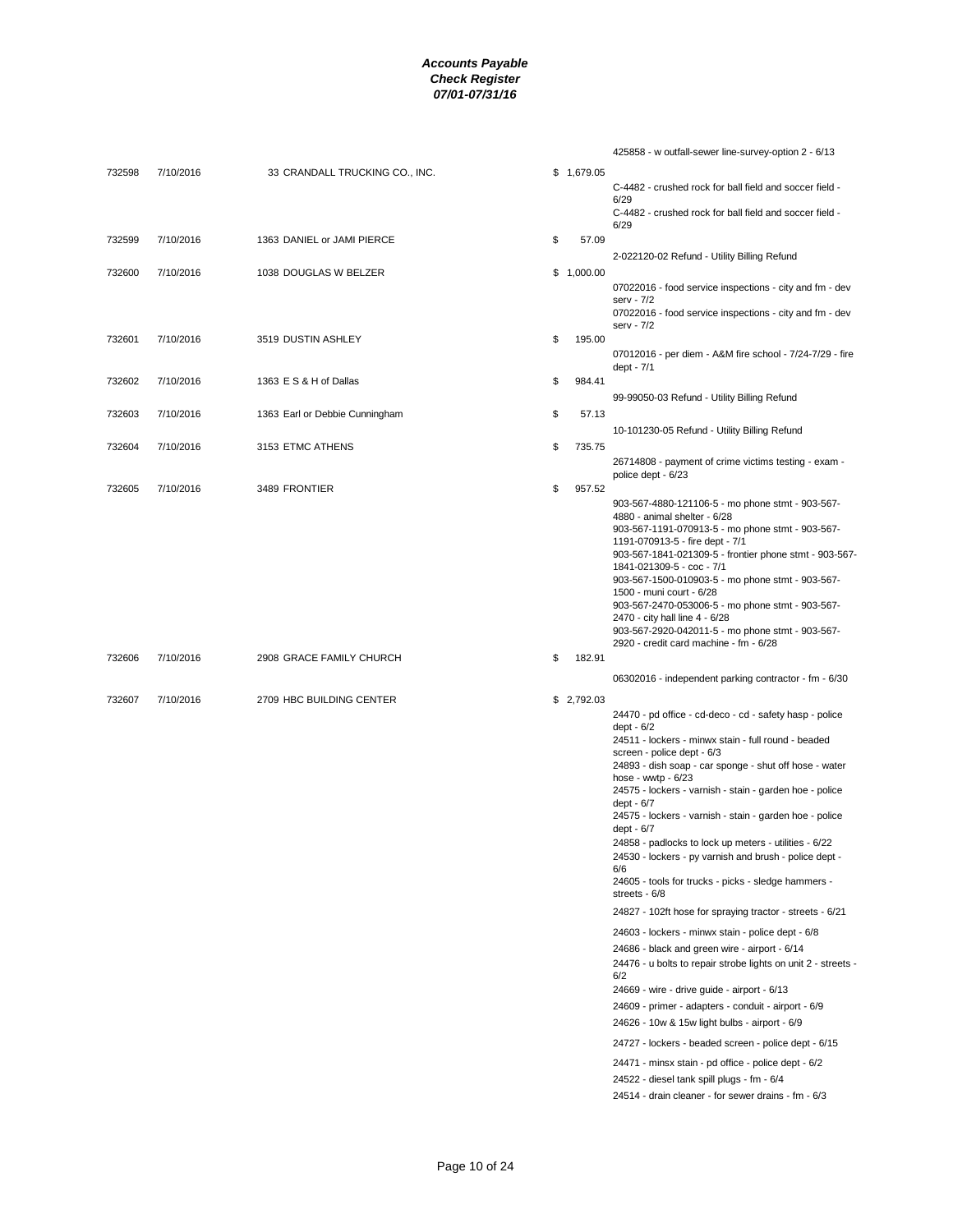24725 - concrete mix - fm - 6/15

24458 - concrete for man holes on judy st and stacey st ww coll - 6/1

24796 - mask tape - fm - 6/20

24600 - concrete mix for - ww coll - 6/8

24758 - hillman hardware - animal shelter - 6/17

24635 - adapters - touch up spray - hillman hardware airport - 6/10

24654 - trufuel mix - tap trimmer head - roundup - fire dept - 6/10

24691 - new lock to lock water meters - utilities - 6/14

24991 - pvc pressure cap - slip caps - for water lines utilities - 6/29

24894 - shovels - utilities - 6/23

24771 - comp union - flex - restroom repair - fm - 6/17

24828 - pwdr concentrated punch and orange = parks - 6/21

254972 - light bulbs - fm - 6/28

24955 - travel trailer recept box and eye - for electric fm - 6/28

24966 - eye hitch - hillman hardware - fm - 6/28

24714 - blue rhino gas and cylinders - fire dept - 6/15

24910 - returned concrete pallets - storage shed proj fm - 6/24

24733 - mounting tape - alum screen - animal shelter - 6/16

24959 - drill bit - fm - 6/28

24951 - furn filters - wasp spray - water plant - 6/27

24517 - comp sleeve - tubing cutter - comp nuts -

copper tube - water plant - 6/3 24517 - comp sleeve - tubing cutter - comp nuts -

copper tube - water plant - 6/3

24561 - pipe wrenches - socket set - clay pick - sledge hammer - for utilities trucks - utilities - 6/7

24555 - couplehose for herbecide spray tank - unit 57 streets - 6/6

24912 - evidence room new building - sand paper police dept - 6/24

24878 - evidence room new building - sand paper- paint

brush - spry paint - stain - police dept - 6/24 24878 - evidence room new building - sand paper- paint

brush - spry paint - stain - police dept - 6/24

24830 - wood protector - paint brush - fire dept - 6/21

24881 - marking paint for water and sewer lines -

utilities - ww coll - 6/23

24881 - marking paint for water and sewer lines utilities - ww coll - 6/23

24998 - elbows for water line repair - utilitiies - 6/29

24812 - screwdriver - fm - 6/20

24823 - concrete mix - junction box - adapters - straps split bolt cpr - for tractor shed - fm - 6/21 24638 - concrete mix - sewer line repair on 198 - ww

coll - 6/10

24857 - 5 galon cooler - fm - 6/22

24557 - elect tape - pvc cemnt - cable ties - pvc elbows adapters - couplngs - air port - 6/6

24855 - concrete mix - for tractor shed - fm - 6/22

24558 - conduit - airport - 6/6

24756 - pvc couplngs - for tractor shed - fm - 6/16

24580 - conduit - hardware - adapters - airport - 6/7

24755 - pvc pipe - conduit - adapters - couples - elbows - tractor shed - fm - 6/16

24593 - bolts - wwtp - 6/8

24654 - trufuel mix - tap trimmer head - roundup - fire dept - 6/10

24642 - rstp vocoilenm sftyel gl - animal shelter - 6/10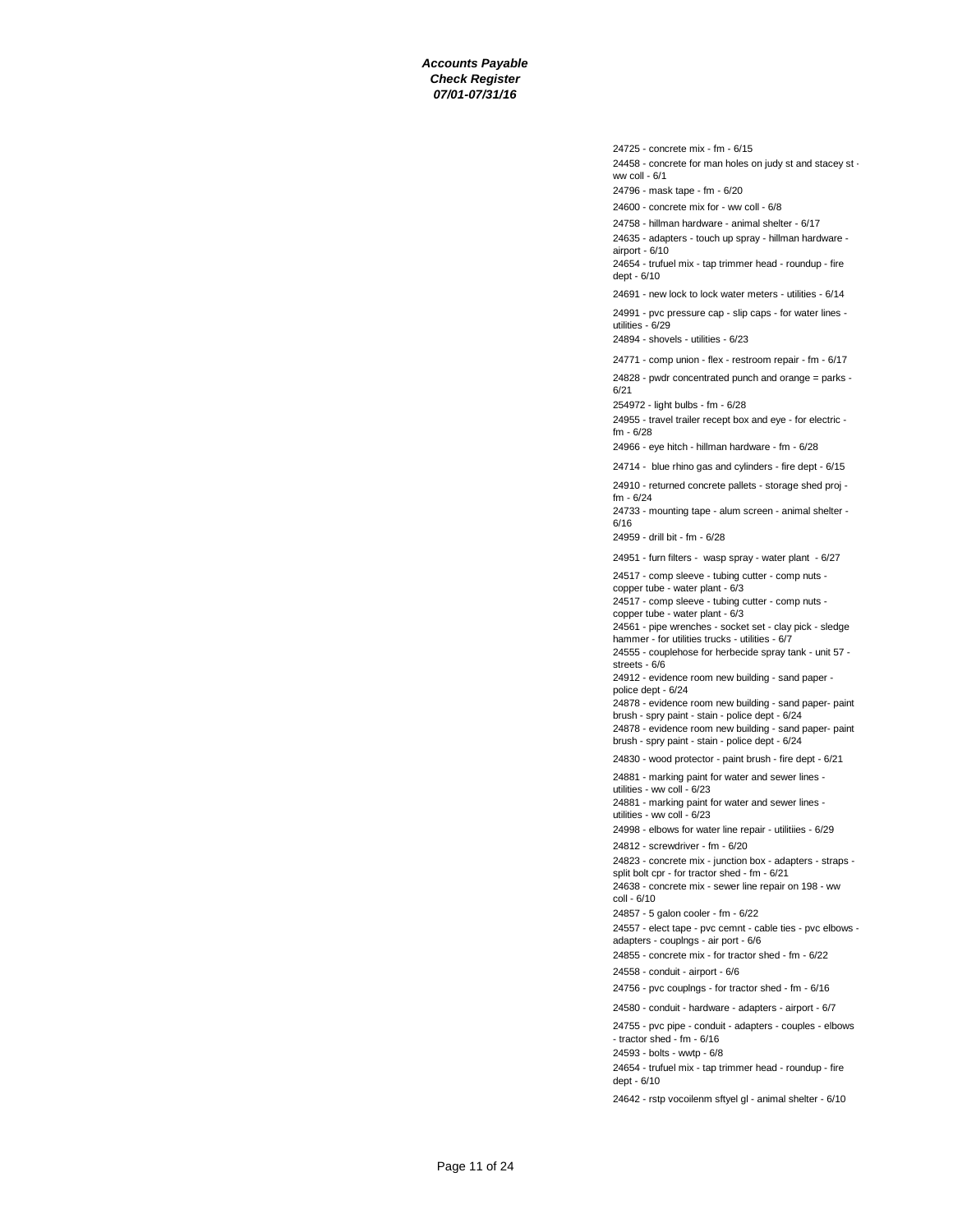24716 - returned - blue rhino gas and cylinders - fire

dept - 6/15

|        |           |                                               |                | 24715 - spigot replacement - water line repair - fm -<br>6/15<br>24637 - screws to repair ramp at coc - 6/10<br>24854 - concrete mix - for tractor shed - fm - 6/22<br>24664 - lockers - beaded screen - police dept - 6/13<br>24604 - thompson water seal - animal shelter - 6/8<br>24834 - concrete mix - tractor shed - fm - 6/21<br>24622 - lockers - full round - police dept - 6/9<br>24746 - recip saw - fm - 6/16<br>24804 - wood protctr - paint brush - galv caps - solvent<br>tray liner - fire dept - 6/20<br>24646 - lockers - safety hasp - deco - police dept - 6/10<br>24712 - play sand - fire dept - 6/15<br>24687 - marking paint - for marking lines - utilities - ww<br>coll - 6/14 |
|--------|-----------|-----------------------------------------------|----------------|----------------------------------------------------------------------------------------------------------------------------------------------------------------------------------------------------------------------------------------------------------------------------------------------------------------------------------------------------------------------------------------------------------------------------------------------------------------------------------------------------------------------------------------------------------------------------------------------------------------------------------------------------------------------------------------------------------|
|        |           |                                               |                | 24687 - marking paint - for marking lines - utilities - ww<br>coll - 6/14<br>24754 - loppers - transformers - wwtp - 6/16                                                                                                                                                                                                                                                                                                                                                                                                                                                                                                                                                                                |
|        |           |                                               |                | 24696 - knee pad - fire dept - 6/14                                                                                                                                                                                                                                                                                                                                                                                                                                                                                                                                                                                                                                                                      |
|        |           |                                               |                | 24747 - sawzal blade - fm - 6/16                                                                                                                                                                                                                                                                                                                                                                                                                                                                                                                                                                                                                                                                         |
| 732612 | 7/10/2016 | 1363 JACK ETHERIDGE                           | \$<br>73.87    |                                                                                                                                                                                                                                                                                                                                                                                                                                                                                                                                                                                                                                                                                                          |
|        |           |                                               |                | 10-108810-06 Refund - Utility Billing Refund                                                                                                                                                                                                                                                                                                                                                                                                                                                                                                                                                                                                                                                             |
| 732613 | 7/10/2016 | 1363 JENNIFER CARDENAS                        | \$<br>38.79    |                                                                                                                                                                                                                                                                                                                                                                                                                                                                                                                                                                                                                                                                                                          |
|        |           |                                               |                | 5-051850-08 Refund - Utility Billing Refund                                                                                                                                                                                                                                                                                                                                                                                                                                                                                                                                                                                                                                                              |
| 732614 | 7/10/2016 | 1363 Jerry Burns                              | \$<br>65.91    |                                                                                                                                                                                                                                                                                                                                                                                                                                                                                                                                                                                                                                                                                                          |
|        |           |                                               |                | 5-052200-01 Refund - Utility Billing Refund                                                                                                                                                                                                                                                                                                                                                                                                                                                                                                                                                                                                                                                              |
| 732615 | 7/10/2016 | 3515 JRW METAL WORKS                          | \$<br>7,250.00 |                                                                                                                                                                                                                                                                                                                                                                                                                                                                                                                                                                                                                                                                                                          |
|        |           |                                               |                |                                                                                                                                                                                                                                                                                                                                                                                                                                                                                                                                                                                                                                                                                                          |
|        |           |                                               |                | 07012016 - building tractor shed - fm                                                                                                                                                                                                                                                                                                                                                                                                                                                                                                                                                                                                                                                                    |
| 732616 | 7/10/2016 | 3171 KNIGHTS OF COLUMBUS                      | \$<br>637.88   |                                                                                                                                                                                                                                                                                                                                                                                                                                                                                                                                                                                                                                                                                                          |
|        |           |                                               |                | 07012016 - independent parking contractor - fm - 7/1                                                                                                                                                                                                                                                                                                                                                                                                                                                                                                                                                                                                                                                     |
|        |           |                                               |                |                                                                                                                                                                                                                                                                                                                                                                                                                                                                                                                                                                                                                                                                                                          |
|        |           |                                               |                | 07032016 - independent parking contractor - fm - 7/3                                                                                                                                                                                                                                                                                                                                                                                                                                                                                                                                                                                                                                                     |
| 732617 | 7/10/2016 | 249 LIONS CLUB                                | \$<br>535.80   |                                                                                                                                                                                                                                                                                                                                                                                                                                                                                                                                                                                                                                                                                                          |
|        |           |                                               |                |                                                                                                                                                                                                                                                                                                                                                                                                                                                                                                                                                                                                                                                                                                          |
|        |           |                                               |                | 07022016 - independent parking contractor - fm - 7/2                                                                                                                                                                                                                                                                                                                                                                                                                                                                                                                                                                                                                                                     |
| 732618 | 7/10/2016 | 1363 MARCIE EUBANK                            | \$<br>48.94    |                                                                                                                                                                                                                                                                                                                                                                                                                                                                                                                                                                                                                                                                                                          |
|        |           |                                               |                | 8-082100-018 Refund - Utility Billing Refund                                                                                                                                                                                                                                                                                                                                                                                                                                                                                                                                                                                                                                                             |
| 732619 | 7/10/2016 | 1363 MICHAEL ALLISON                          | \$<br>27.23    |                                                                                                                                                                                                                                                                                                                                                                                                                                                                                                                                                                                                                                                                                                          |
|        |           |                                               |                | 8-081750-010 Refund - Utility Billing Refund                                                                                                                                                                                                                                                                                                                                                                                                                                                                                                                                                                                                                                                             |
| 732620 | 7/10/2016 | 1127 MITCHELL OIL COMPANY                     | \$<br>464.75   |                                                                                                                                                                                                                                                                                                                                                                                                                                                                                                                                                                                                                                                                                                          |
|        |           |                                               |                | 7258 - 250 gal diesel @ 1.859 for equip - fm - 6/24                                                                                                                                                                                                                                                                                                                                                                                                                                                                                                                                                                                                                                                      |
| 732621 | 7/10/2016 | 59 MITCHELL WELDING SUPPLY                    | \$<br>54.00    |                                                                                                                                                                                                                                                                                                                                                                                                                                                                                                                                                                                                                                                                                                          |
|        |           |                                               |                | R6099 - rental on Ig oxygen cylinders and sml acetylene<br>cyinders - utilities - ww coll - 6/25<br>R6099 - rental on Ig oxygen cylinders and sml acetylene<br>cyinders - utilities - ww coll - 6/25                                                                                                                                                                                                                                                                                                                                                                                                                                                                                                     |
| 732622 | 7/10/2016 | 1363 Nancy Heinen                             | \$<br>99.60    |                                                                                                                                                                                                                                                                                                                                                                                                                                                                                                                                                                                                                                                                                                          |
|        |           |                                               |                | 2-021050-04 Refund - Utility Billing Refund                                                                                                                                                                                                                                                                                                                                                                                                                                                                                                                                                                                                                                                              |
|        |           |                                               |                |                                                                                                                                                                                                                                                                                                                                                                                                                                                                                                                                                                                                                                                                                                          |
| 732623 | 7/10/2016 | 3240 NETWORK BILLING SYSTEMS LLC              | \$<br>59.87    |                                                                                                                                                                                                                                                                                                                                                                                                                                                                                                                                                                                                                                                                                                          |
|        |           |                                               |                | 161830185 - phone service - fire dept - 7/2                                                                                                                                                                                                                                                                                                                                                                                                                                                                                                                                                                                                                                                              |
| 732624 | 7/10/2016 | 1349 NORTHEAST TEXAS FARMERS CO-OP            | \$<br>26.50    |                                                                                                                                                                                                                                                                                                                                                                                                                                                                                                                                                                                                                                                                                                          |
|        |           |                                               |                | 464289 - lime hydrated - animal shelter - 6/7                                                                                                                                                                                                                                                                                                                                                                                                                                                                                                                                                                                                                                                            |
|        |           |                                               |                | 466424 - unit 26 - flat repair - utilities - 6/24                                                                                                                                                                                                                                                                                                                                                                                                                                                                                                                                                                                                                                                        |
| 732625 | 7/10/2016 | 2179 PATHMARK TRAFFIC PRODUCTS OF TEXAS, INC. | \$<br>163.95   |                                                                                                                                                                                                                                                                                                                                                                                                                                                                                                                                                                                                                                                                                                          |
|        |           |                                               |                | 018731 - traffic paint - streets - 6/30                                                                                                                                                                                                                                                                                                                                                                                                                                                                                                                                                                                                                                                                  |
| 732626 | 7/10/2016 | 1363 Patrick or Melissa O'Rear                | \$<br>11.71    |                                                                                                                                                                                                                                                                                                                                                                                                                                                                                                                                                                                                                                                                                                          |
|        |           |                                               |                | 1-013720-02 Refund - Utility Billing Refund                                                                                                                                                                                                                                                                                                                                                                                                                                                                                                                                                                                                                                                              |
| 732627 | 7/10/2016 | 2936 PEOPLES                                  | \$2,237.83     |                                                                                                                                                                                                                                                                                                                                                                                                                                                                                                                                                                                                                                                                                                          |
|        |           |                                               |                |                                                                                                                                                                                                                                                                                                                                                                                                                                                                                                                                                                                                                                                                                                          |
|        |           |                                               |                | 7/16-0010451101 - fiber optic mo stmt - 6/14                                                                                                                                                                                                                                                                                                                                                                                                                                                                                                                                                                                                                                                             |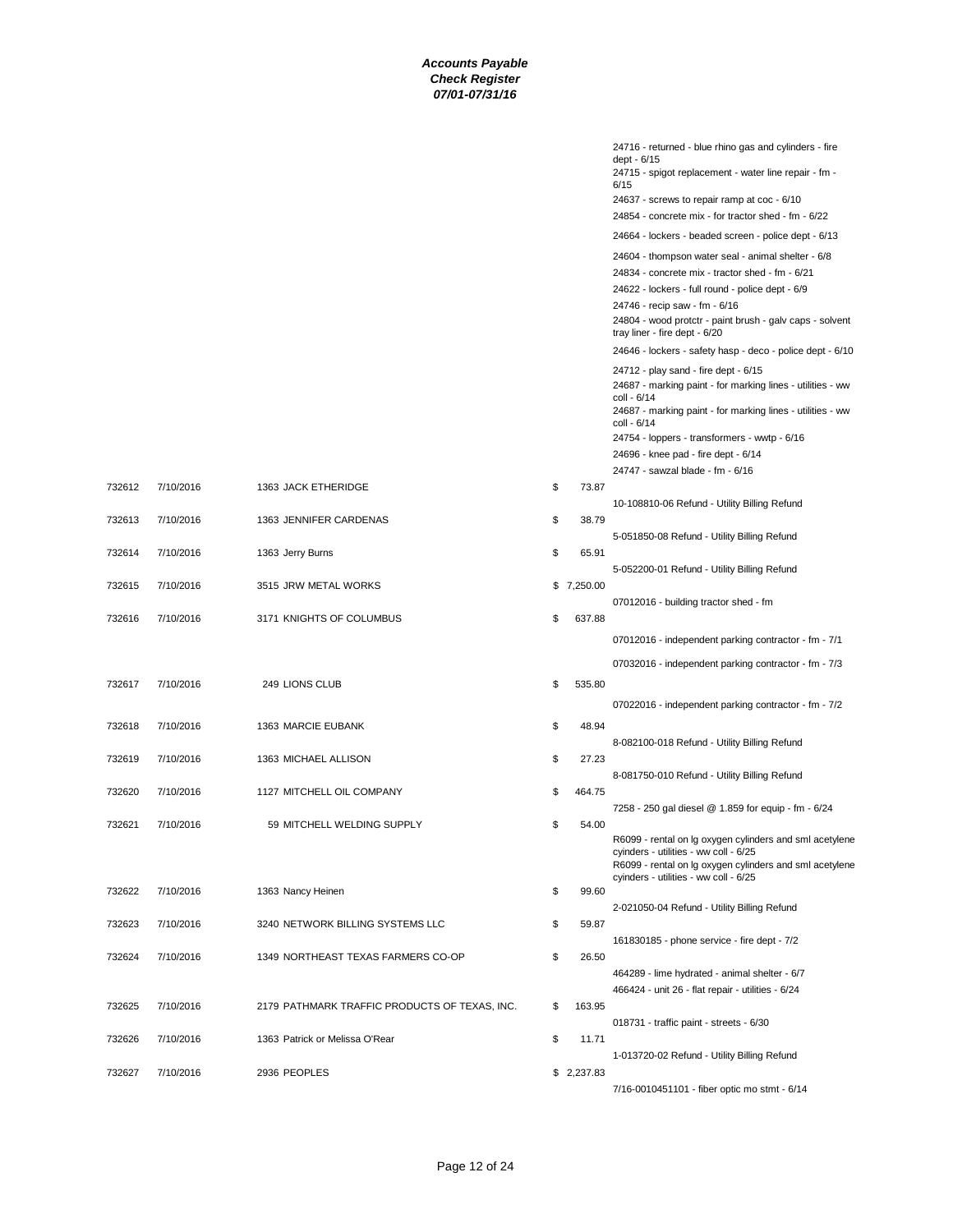|        |           |                                           |              | 7/16-0010672601 - fiber optic mo stmt - fire dept - 6/14  |
|--------|-----------|-------------------------------------------|--------------|-----------------------------------------------------------|
|        |           |                                           |              | 7/16-0010451101 - fiber optic mo stmt - 6/14              |
|        |           |                                           |              | 7/16-0010451101 - fiber optic mo stmt - 6/14              |
|        |           |                                           |              | 7/16-0010451101 - fiber optic mo stmt - 6/14              |
|        |           |                                           |              | 7/16-0010451101 - fiber optic mo stmt - 6/14              |
|        |           |                                           |              | 7/16-0010451101 - fiber optic mo stmt - 6/14              |
|        |           |                                           |              | 7/16-0010451101 - fiber optic mo stmt - 6/14              |
| 732628 | 7/10/2016 | 1363 Phillip Symns                        | \$<br>63.31  |                                                           |
|        |           |                                           |              | 1-013470-01 Refund - Utility Billing Refund               |
| 732629 | 7/10/2016 | 2795 PITNEY BOWES                         | \$<br>440.88 |                                                           |
|        |           |                                           |              | 3300693724 - quarterly postage machine rental - fm -      |
|        |           |                                           |              | 6/4                                                       |
| 732630 | 7/10/2016 | <b>84 POSTMASTER</b>                      | \$<br>552.46 |                                                           |
|        |           |                                           |              | 07052016 - permit #1 - postage replenishment - 7/5        |
| 732631 | 7/10/2016 | 3517 RICKY HARRIS                         | \$<br>195.00 |                                                           |
|        |           |                                           |              | 0712016 - per diem - A&M fire school - 7/24-7/29 - fire   |
|        |           |                                           |              | dept - 7/1                                                |
| 732632 | 7/10/2016 | 2157 SANITATION SOLUTIONS                 | \$45,748.44  |                                                           |
|        |           |                                           |              | 66X-SUB - sanitation solutions mo stmt - 7/1              |
|        |           |                                           |              | 66X-SUB - sanitation solutions mo stmt - 7/1              |
|        |           |                                           |              | 66X-SUB - sanitation solutions mo stmt - 7/1              |
|        |           |                                           |              | 66X-SUB - sanitation solutions mo stmt - 7/1              |
|        |           |                                           |              | 66X-SUB - sanitation solutions mo stmt - 7/1              |
|        |           |                                           |              | 66X-SUB - sanitation solutions mo stmt - 7/1              |
|        |           |                                           |              | 66X-SUB - sanitation solutions mo stmt - 7/1              |
|        |           |                                           |              | 66X-SUB - sanitation solutions mo stmt - 7/1              |
|        |           |                                           |              | 66X-SUB - sanitation solutions mo stmt - 7/1              |
|        |           |                                           |              |                                                           |
|        |           |                                           |              | 66X-SUB - sanitation solutions mo stmt - 7/1              |
|        |           |                                           |              | 66X-SUB - sanitation solutions mo stmt - 7/1              |
|        |           |                                           |              | 66X-SUB - sanitation solutions mo stmt - 7/1              |
|        |           |                                           |              | 66X-SUB - sanitation solutions mo stmt - 7/1              |
|        |           |                                           |              | 66X-SUB - sanitation solutions mo stmt - 7/1              |
|        |           |                                           |              | 66X-SUB - sanitation solutions mo stmt - 7/1              |
|        |           |                                           |              | 66X-SUB - sanitation solutions mo stmt - 7/1              |
|        |           |                                           |              | 66X-SUB - sanitation solutions mo stmt - 7/1              |
| 732633 | 7/10/2016 | 3522 SCOTTY & SONS TRUCK & TRAILER REPAIR | \$<br>465.00 |                                                           |
|        |           |                                           |              | 1233 - unit booster 1 - clutch and linkage adjustment -   |
|        |           |                                           |              | fire dept - 5/26                                          |
|        |           |                                           |              | 1231 - unit E-2 - rear shoes and drums - fire dept - 5/25 |
| 732634 | 7/10/2016 | 1363 Sheila Peoples                       | \$<br>13.86  |                                                           |
|        |           |                                           |              | 10-109348-01 Refund - Utility Billing Refund              |
| 732635 | 7/10/2016 | 1363 Stephen Box                          | \$<br>40.03  |                                                           |
|        |           |                                           |              | 1-011930-017 Refund - Utility Billing Refund              |
| 732638 | 7/10/2016 | 3327 TIMOTHY SPURGEON                     | \$<br>195.00 |                                                           |
|        |           |                                           |              | 07012016 - per diem - A&M fire school - 7/24-7/29 - fire  |
|        |           |                                           |              | dept - 7/1                                                |
| 732639 | 7/10/2016 | 160 TEXAS MUNICIPAL RETIREMENT            | \$39,847.43  |                                                           |
|        |           |                                           |              | 07012016 - tmrs contributions for June 2016 - 7/1         |
|        |           |                                           |              | 07012016 - tmrs contributions for June 2016 - 7/1         |
|        |           |                                           |              | 07012016 - tmrs contributions for June 2016 - 7/1         |
|        |           |                                           |              | 07012016 - tmrs contributions for June 2016 - 7/1         |
|        |           |                                           |              | 07012016 - tmrs contributions for June 2016 - 7/1         |
|        |           |                                           |              | 07012016 - tmrs contributions for June 2016 - 7/1         |
|        |           |                                           |              | 07012016 - tmrs contributions for June 2016 - 7/1         |
|        |           |                                           |              | 07012016 - tmrs contributions for June 2016 - 7/1         |
| 732640 | 7/10/2016 | 208 TBB PRINTING, LTD                     | \$<br>243.60 |                                                           |
|        |           |                                           |              | 7/16-50858600 - cldisply - wastewater systems tech -      |
|        |           |                                           |              | wwtp - 6/30                                               |
| 732641 | 7/10/2016 | 2475 UNDERGROUND UTILITY SUPPLY           | \$1,291.05   |                                                           |
|        |           |                                           |              | 108001 - sewer main couplings - ww coll - 6/27            |
|        |           |                                           |              |                                                           |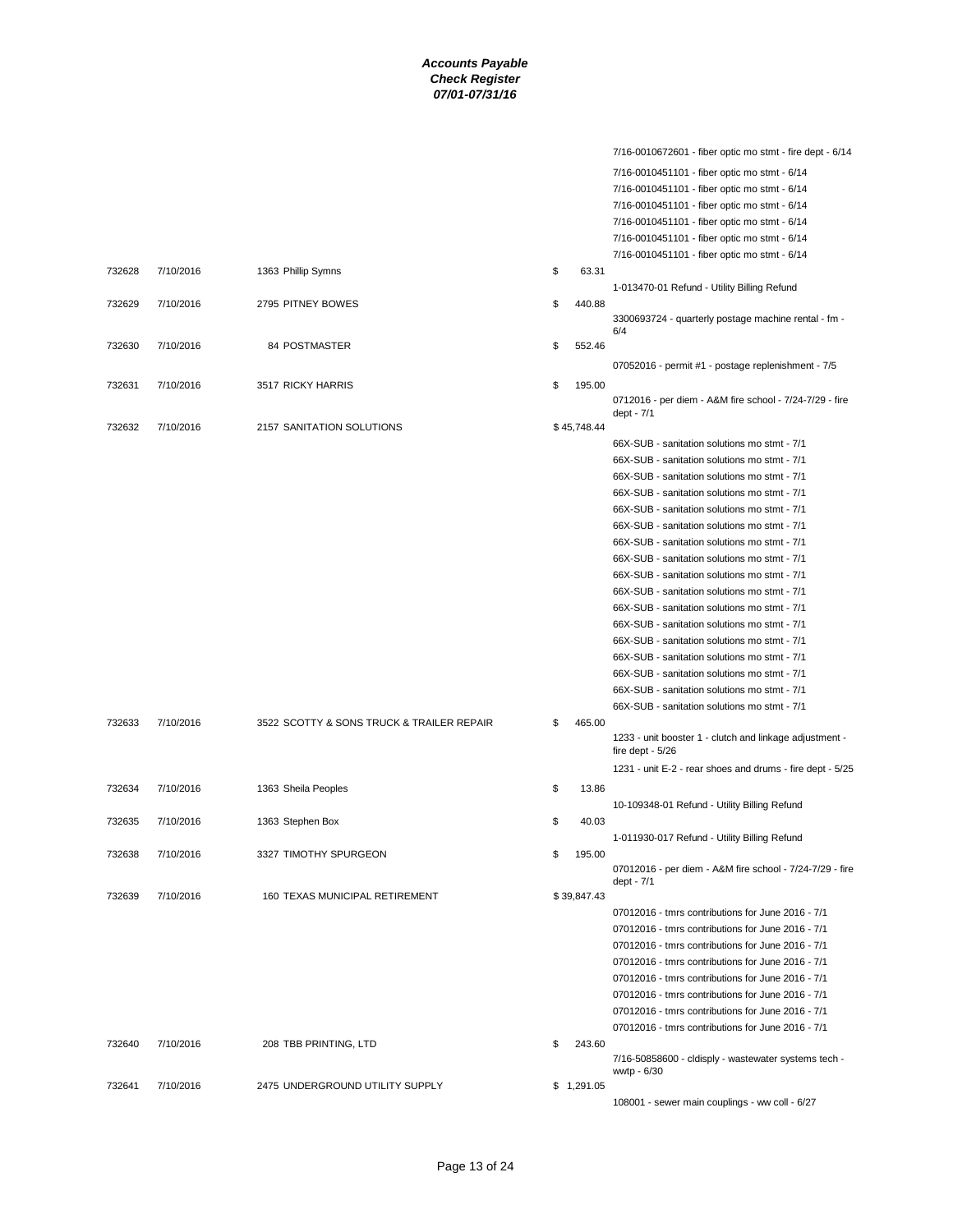107348 - pvc couplings - utilities - 6/8 107505 - pvc sewer pipe - ww coll - 6/9 108002 - l/p sleeves - utilities - 6/29 107828 - couplings and adapters for sewer lines - ww coll - 6/21

732642 7/10/2016 3070 UNIFIRST \$ 1,305.07

 $6/9$ 

6/2

828 3397032 - unifirst weekly stmt - fm - parks - 6/9

828 3399396 - unifirst weekly stmt - civic center - 6/16

828 3397031 - unifirst weekly stmt - utilities - streets -

828 3394675 - unifirst weekly stmt - utilities - water plant - 6/2

828 3397032 - unifirst weekly stmt - fm - parks - 6/9

828 3397035 - unifirst weekly stmt - utilities - water plant - 6/9

828 3401768 - unifirst weekly stmt - utilities - water plant - 6/23

828 3401768 - unifirst weekly stmt - utilities - water plant - 6/23

828 3401768 - unifirst weekly stmt - utilities - water plant - 6/23

828 3397031 - unifirst weekly stmt - utilities - streets - 6/9

828 3397034 - unifirst weekly stmt - city hall - 6/9

828 3397033 - unifirst weekly stmt - civic center - 6/9 828 3399398 - unifirst weekly stmt - utilities - water plant

- 6/16

828 3397031 - unifirst weekly stmt - utilities - streets - 6/9

828 3397035 - unifirst weekly stmt - utilities - water plant

- 6/9 828 3397035 - unifirst weekly stmt - utilities - water plant - 6/9

828 3394673 - unifirst weekly stmt - civic center - 6/2

828 3401767 - unifirst weekly stmt - city hall - 6/23

828 3394675 - unifirst weekly stmt - utilities - water plant - 6/2

828 3394671 - unifirst weekly stmt - utilities - streets -

828 3394671 - unifirst weekly stmt - utilities - streets -

6/2 828 3394671 - unifirst weekly stmt - utilities - streets - 6/2

828 3401765 - unifirst weekly stmt - fm - parks - 6/23

828 3394676 - unifirst weekly stmt - wwtp - 6/2

828 3399398 - unifirst weekly stmt - utilities - water plant - 6/16

828 3394676 - unifirst weekly stmt - wwtp - 6/2

828 3394674 - unifirst weekly stmt - city hall - 6/2

828 3401766 - unifirst weekly stmt - civic center - 6/23

828 3394675 - unifirst weekly stmt - utilities - water plant - 6/2

828 3399395 - unifirst weekly stmt - fm - parks - 6/16

828 3394672 - unifirst weekly stmt - fm - parks - 6/2 828 3399398 - unifirst weekly stmt - utilities - water plant - 6/16

828 3401765 - unifirst weekly stmt - fm - parks - 6/23

828 3399395 - unifirst weekly stmt - fm - parks - 6/16

828 3399397 - unifirst weekly stmt - city hall - 6/16

828 3399399 - unifirst weekly stmt - wwtp - 6/16

828 3399399 - unifirst weekly stmt - wwtp - 6/16

828 3401769 - unifirst weekly stmt - wwtp - 6/23

828 3397036 - unifirst weekly stmt - wwtp - 6/9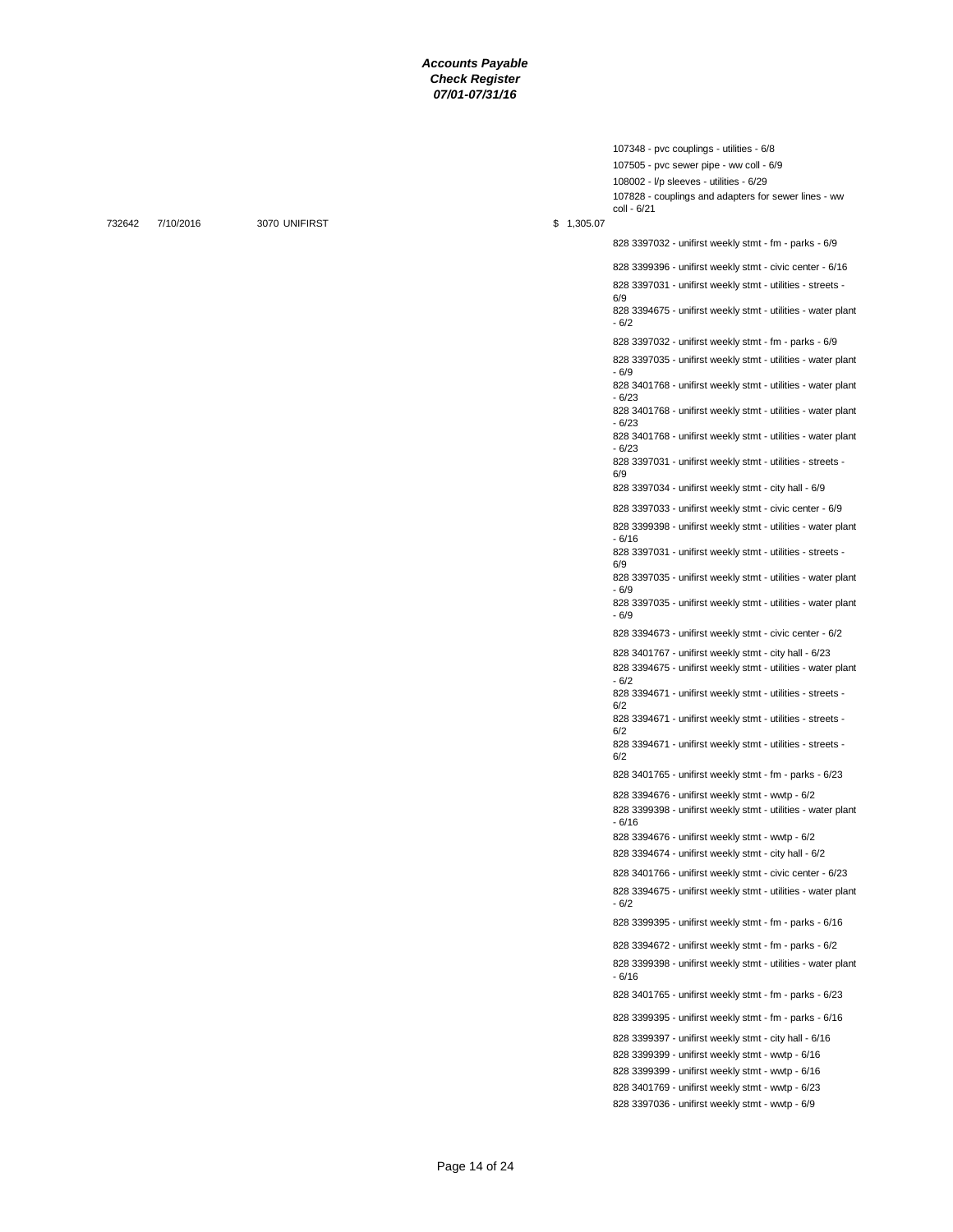|        |           |                            |              | 828 3397036 - unifirst weekly stmt - wwtp - 6/9<br>828 3399394 - unifirst weekly stmt - utilities - streets -<br>6/16<br>828 3399394 - unifirst weekly stmt - utilities - streets -<br>6/16<br>828 3399394 - unifirst weekly stmt - utilities - streets -<br>6/16<br>828 3401764 - unifirst weekly stmt - utilities - streets -<br>6/23<br>828 3401769 - unifirst weekly stmt - wwtp - 6/23<br>828 3401764 - unifirst weekly stmt - utilities - streets -<br>6/23<br>828 3394672 - unifirst weekly stmt - fm - parks - 6/2<br>828 3401764 - unifirst weekly stmt - utilities - streets -<br>6/23 |
|--------|-----------|----------------------------|--------------|--------------------------------------------------------------------------------------------------------------------------------------------------------------------------------------------------------------------------------------------------------------------------------------------------------------------------------------------------------------------------------------------------------------------------------------------------------------------------------------------------------------------------------------------------------------------------------------------------|
| 732644 | 7/10/2016 | 17 VAN ZANDT NEWSPAPER LLC | \$<br>962.96 |                                                                                                                                                                                                                                                                                                                                                                                                                                                                                                                                                                                                  |
|        |           |                            |              | 390953 - 2x3 guide disply - rates and rentals - fm - 6/30                                                                                                                                                                                                                                                                                                                                                                                                                                                                                                                                        |
|        |           |                            |              | 398785 - herald 3x3.5 disp - mosquito spraying - admin -                                                                                                                                                                                                                                                                                                                                                                                                                                                                                                                                         |
|        |           |                            |              | 6/30<br>398855 - herald 2x3 disp - pt dispatch - police dept -<br>6/30                                                                                                                                                                                                                                                                                                                                                                                                                                                                                                                           |
|        |           |                            |              | 398856 - herald 2x3 disp - seasonal labor - fm - 6/30                                                                                                                                                                                                                                                                                                                                                                                                                                                                                                                                            |
|        |           |                            |              | 398857 - herald 2x4 disp - wastewater system tech -<br>6/30                                                                                                                                                                                                                                                                                                                                                                                                                                                                                                                                      |
|        |           |                            |              | 398858 - herald 2x3 disp - ft labor - utilities - 6/30<br>399432 - herald 2x3 disp - junked vehicles - admin legal<br>ad - 6/30                                                                                                                                                                                                                                                                                                                                                                                                                                                                  |
|        |           |                            |              | 390944 - 2x3 guide disply - renewal of lots - fm - 6/30                                                                                                                                                                                                                                                                                                                                                                                                                                                                                                                                          |
|        |           |                            |              | 397375 - herald 4/8 disp - civil rights (placed by traylor<br>& associates) - 6/2<br>398902 - vz news 2x4 disp - wastewater system tech -<br>6/26                                                                                                                                                                                                                                                                                                                                                                                                                                                |
|        |           |                            |              | 398844 - chron 2x3 disp - ft labor - utilities - 6/24<br>397116 - herald - legal notice - ordinance 2016-12 -<br>admin - $6/2$                                                                                                                                                                                                                                                                                                                                                                                                                                                                   |
|        |           |                            |              | 398901 - vz news 2x3 disp - ft labor - utilities - 6/26                                                                                                                                                                                                                                                                                                                                                                                                                                                                                                                                          |
|        |           |                            |              | 398900 - vz news 2x3 disp - seasonal labor - fm - 6/26                                                                                                                                                                                                                                                                                                                                                                                                                                                                                                                                           |
|        |           |                            |              | 398899 - vz news 2x3 disp - pt dispatch - police dept -<br>6/26<br>398831 - herald 2x4 disp - wastewater system tech -                                                                                                                                                                                                                                                                                                                                                                                                                                                                           |
|        |           |                            |              | 6/23<br>398832 - herald 2x3 disp - ft labor - utilities - 6/23                                                                                                                                                                                                                                                                                                                                                                                                                                                                                                                                   |
|        |           |                            |              | 398833 - herald 2x3 disp - seasonal labor - fm - 6/23                                                                                                                                                                                                                                                                                                                                                                                                                                                                                                                                            |
|        |           |                            |              | 398778 - herald 3x3 disp - mosquito spraying - admin -                                                                                                                                                                                                                                                                                                                                                                                                                                                                                                                                           |
|        |           |                            |              | 6/23<br>398843 - chron 2x4 disp - wastewater system tech -<br>6/24                                                                                                                                                                                                                                                                                                                                                                                                                                                                                                                               |
|        |           |                            |              | 398846 - chron 2x3 disp - pt dispatch - police dept -<br>6/24                                                                                                                                                                                                                                                                                                                                                                                                                                                                                                                                    |
|        |           |                            |              | 398845 - chron 2x3 disp - seasonal labor - fm - 6/24                                                                                                                                                                                                                                                                                                                                                                                                                                                                                                                                             |
|        |           |                            |              | 398834 - herald 2x3 disp - pt dispatch - police dept -<br>6/23                                                                                                                                                                                                                                                                                                                                                                                                                                                                                                                                   |
| 732646 | 7/10/2016 | 2272 WESLEY DENNEHY        | \$<br>195.00 | 07012016 - per diem - A&M fire school - 7/24-7/29 - fire<br>dept - 7/1                                                                                                                                                                                                                                                                                                                                                                                                                                                                                                                           |
| 732647 | 7/10/2016 | 3046 XEROX CORPORATION     | \$<br>115.49 | 085197906 - mo copier billing - June 2016 - police dept -                                                                                                                                                                                                                                                                                                                                                                                                                                                                                                                                        |
|        |           |                            |              | 7/1<br>085197906 - mo copier billing - June 2016 - police dept -                                                                                                                                                                                                                                                                                                                                                                                                                                                                                                                                 |
|        |           |                            |              | 7/1<br>085197906 - mo copier billing - June 2016 - police dept -<br>7/1                                                                                                                                                                                                                                                                                                                                                                                                                                                                                                                          |
| 732648 | 7/12/2016 | 1593 COLLEEN M BROWN       | \$<br>69.23  | 07122016 - CAUSE-94211-COLLEEN BROWN/JOEL                                                                                                                                                                                                                                                                                                                                                                                                                                                                                                                                                        |
| 732649 | 7/12/2016 | 3365 MINDY S PROCK         | \$<br>184.62 | BROWN--AG CASE#-4591592561                                                                                                                                                                                                                                                                                                                                                                                                                                                                                                                                                                       |
|        |           |                            |              | 07122016 - cause - 0012826284 - Mindy Suzanne<br>Prock / Steven Lee Prock - 0012826284FM13                                                                                                                                                                                                                                                                                                                                                                                                                                                                                                       |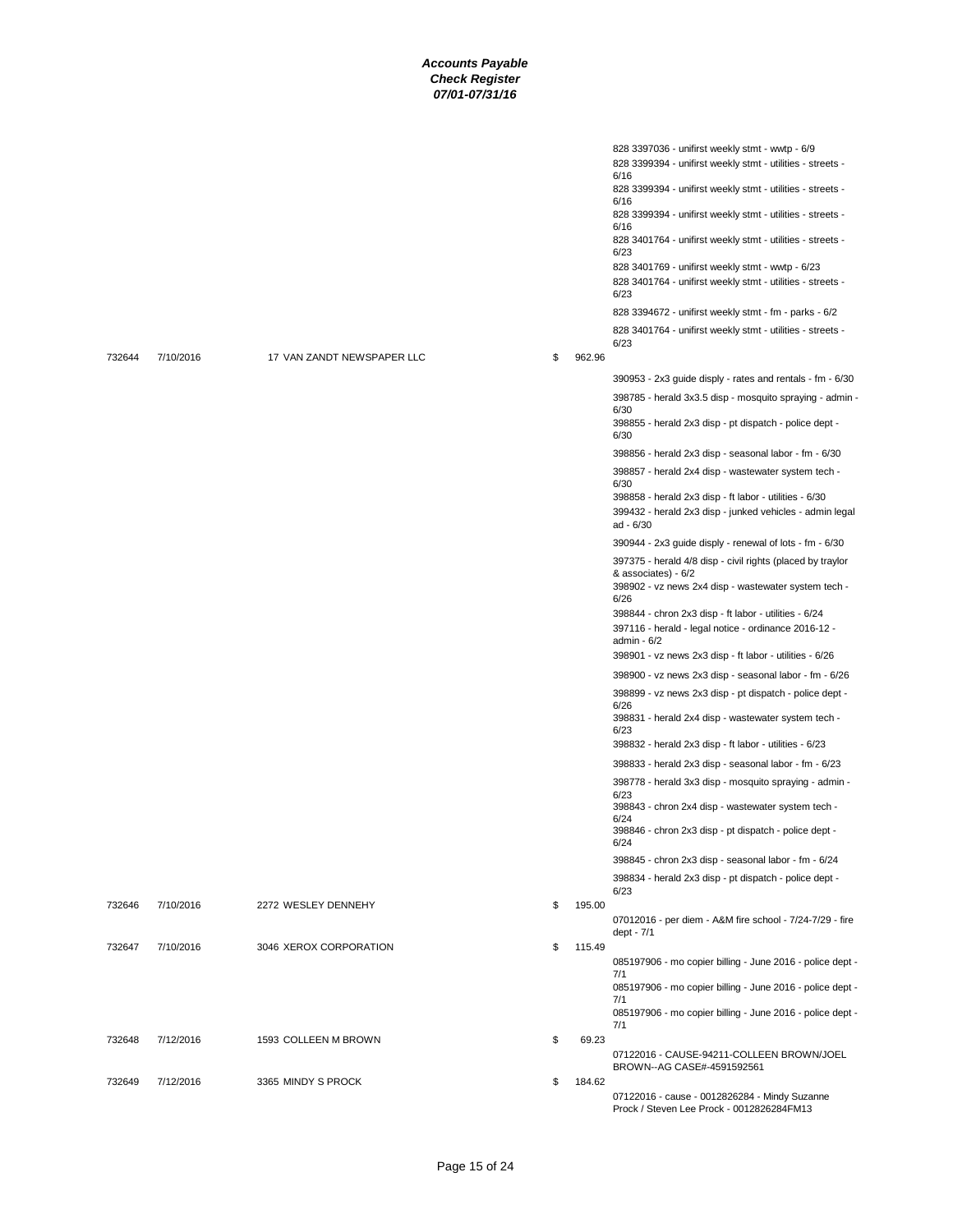| 732650 | 7/12/2016 | 134 MY CREDIT UNION                    | \$<br>225.00 |                                                                                               |
|--------|-----------|----------------------------------------|--------------|-----------------------------------------------------------------------------------------------|
|        |           |                                        |              | 07122016 - EMPLOYEE DIRECT SAVINGS DEPOSIT                                                    |
|        |           |                                        |              | 07122016 - EMPLOYEE DIRECT SAVINGS DEPOSIT                                                    |
|        |           |                                        |              | 07122016 - EMPLOYEE DIRECT SAVINGS DEPOSIT                                                    |
|        |           |                                        |              | 07122016 - EMPLOYEE DIRECT SAVINGS DEPOSIT                                                    |
| 732651 | 7/12/2016 | 3487 OFFICE OF THE ATTORNEY GENERAL    | \$<br>535.01 |                                                                                               |
|        |           |                                        |              | 07122016 - REM ID# 00124129473254854551-<br>MELANIE J WOLFE                                   |
| 732652 | 7/12/2016 | 1918 ROBIN MICHELLE ALLISON            | \$<br>230.77 | 07122016 - CASE-09-00132-ROBIN ALLISON/BRAD                                                   |
| 732653 | 7/12/2016 | 2736 State Disbursement Unit           | \$<br>138.46 | <b>ALLISON</b>                                                                                |
|        |           |                                        |              | 07122016 - cause #CV38856/dana/j phillips                                                     |
| 732654 | 7/12/2016 | 2707 United States Treasury            | \$<br>304.60 |                                                                                               |
|        |           |                                        |              | 07122016 - Dwight Lancaster- IRS Levy 1040A-12/3                                              |
| 732655 | 7/21/2016 | 2654 4M CONSTRUCTION SERVICES INC.     | \$1,723.00   |                                                                                               |
|        |           |                                        |              | 1088 - moved two water meters on Athens st. - 560 &<br>580 Athens St - utilities - 7/8        |
| 732656 | 7/21/2016 | 422 AMERICAN HERITAGE LIFE INS CO      | \$<br>106.20 |                                                                                               |
|        |           |                                        |              | M0189687193 - cancer policy billing - August 2016 -<br>7/26                                   |
|        |           |                                        |              | M0189687193 - cancer policy billing - August 2016 -<br>7/26                                   |
|        |           |                                        |              | M0189687193 - cancer policy billing - August 2016 -                                           |
|        |           |                                        |              | 7/26<br>M0189687193 - cancer policy billing - August 2016 -                                   |
|        |           |                                        |              | 7/26<br>M0189687193 - cancer policy billing - August 2016 -                                   |
|        |           |                                        |              | 7/26                                                                                          |
| 732657 | 7/21/2016 | 3393 ANTIQUE TRAIL                     | \$<br>700.00 |                                                                                               |
| 732658 | 7/21/2016 | 3052 ASCO                              | \$<br>38.16  | 21448 - advertisement for civic center and fm - 7/8                                           |
|        |           |                                        |              | C43706 - bolts and nuts for track pads - unit 77 - streets                                    |
| 732659 | 7/21/2016 | 665 BARCO MUNICIPAL PRODUCTS INC       | \$<br>668.46 | $-7/11$                                                                                       |
|        |           |                                        |              | IN-220962 - traffic cones - marking paint - streets -                                         |
|        |           |                                        |              | utilities - ww coll - 7/12<br>IN-220962 - traffic cones - marking paint - streets -           |
|        |           |                                        |              | utilities - ww coll - 7/12                                                                    |
|        |           |                                        |              | IN-220962 - traffic cones - marking paint - streets -<br>utilities - ww coll - 7/12           |
| 732660 | 7/21/2016 | 367 BROWN & HOFMEISTER, LLP            | \$5,330.77   |                                                                                               |
|        |           |                                        |              | 0120-000-32272 - legal fees mo stmt - 6/30<br>0120-000-32272 - legal fees mo stmt - 6/30      |
|        |           |                                        |              | 0120-000-32272 - legal fees mo stmt - 6/30                                                    |
|        |           |                                        |              | 0120-000-32272 - legal fees mo stmt - 6/30                                                    |
|        |           |                                        |              | 0120-000-32272 - legal fees mo stmt - 6/30                                                    |
| 732661 | 7/21/2016 | 1676 CANTON EQUIPMENT RENTAL           | \$<br>193.10 | 0120-000-32272 - legal fees mo stmt - 6/30                                                    |
|        |           |                                        |              | 26308 - scissorlift rental - dry creek landing exhaust                                        |
| 732662 | 7/21/2016 | 1496 CARD SERVICES-CITY OF CANTON-0093 | \$6,811.59   | fans - fm - $7/14$                                                                            |
|        |           |                                        |              | 2526508J7000JN6Q1 - van zandt co tax - veh reg - unit                                         |
|        |           |                                        |              | pd 71 - police dept - 6/30<br>5554650HN8ALF4TVM - hartmann building - caulk -                 |
|        |           |                                        |              | sand - limestone - master seal - fire dept - 6/14                                             |
|        |           |                                        |              | 5543286J300KSMHN6 - amazon - fire dept incident<br>safety officer handbook - fire dept - 6/24 |
|        |           |                                        |              | 0541019J7Q5EXNJ2V - usps - cert mail - code enfcmt -<br>6/24                                  |
|        |           |                                        |              | 5543286J0002ZSD2G - amazon - pumping apparatus                                                |
|        |           |                                        |              | driver/operatr handbook - fire dept - 6/24<br>5543273HR2DFYXMSY - shoplet - address labels -  |
|        |           |                                        |              | folders - file folders - muni court - 6/16                                                    |
|        |           |                                        |              | 0541019HPQ5E1335M - usps - mailed box for dennehy -<br>fire dept - $6/15$                     |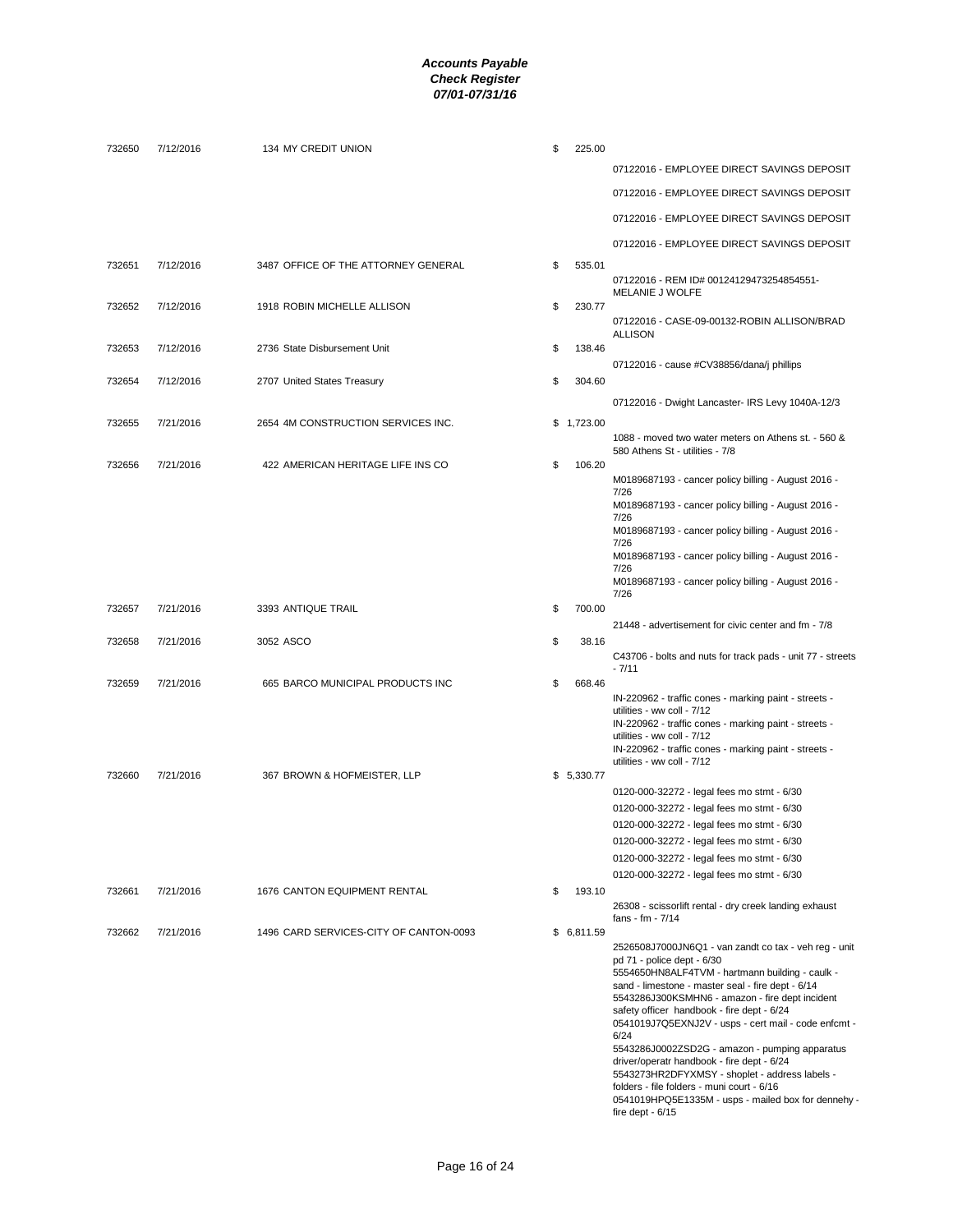> gatorade - shr pork - trustee meals - police dept - 6/15 5543687J5JMPFQN0T - best western - matt stroud msw class b license renewal - 6/27-6/28 - utilities - 6/27 5548382HR2LR1608S - walmart - cheese - tobacco cookies - hamb buns - saus roll - multipacks - sausage gatorade - shr pork - trustee meals - police dept - 6/15 2526508J6000JA6PS - van zandt co gov pay - veh reg unit pd 71 - police dept - 6/30 2526508J7000JGA83 - van zandt co gov pay - veh reg unit 2, 20, 102, pd 200, B-1 - utilities - wwtp - streets police dept - fire dept - 6/29 2526508J7000JGA83 - van zandt co gov pay - veh reg unit 2, 20, 102, pd 200, B-1 - utilities - wwtp - streets police dept - fire dept - 6/29 2526508J7000JGA83 - van zandt co gov pay - veh reg unit 2, 20, 102, pd 200, B-1 - utilities - wwtp - streets police dept - fire dept - 6/29 2526508J7000JGA83 - van zandt co gov pay - veh reg unit 2, 20, 102, pd 200, B-1 - utilities - wwtp - streets police dept - fire dept - 6/29 2526508J7000JGA83 - van zandt co gov pay - veh reg unit 2, 20, 102, pd 200, B-1 - utilities - wwtp - streets police dept - fire dept - 6/29 0512348HB2X931DAA - Kilgore College - trainig horton - sanford - burks - fire dept - 5/27 5543286HJ00DFGYKH - sq keep it clean - detergent animal shelter - 5/25 5542950HTS0VJ2SMX - paypal - lawnmower starters fm - parks - 6/17 8514051HXS66LATHS - wag aero group - runway light sockets - airport - 6/20 8550499HZS66MHZ3E - unit 116 - unit 105 - lawn mower blades - parks - fm - 6/20 8550499HZS66MHZ3E - unit 116 - unit 105 - lawn mower blades - parks - fm - 6/20 5542950HXS0XWKVGV - mfg supply - unit 117 - unit 116 - deck belts - fm - parks - 6/20 5542950HXS0XWKVGV - mfg supply - unit 117 - unit 116 - deck belts - fm - parks - 6/20 0543684J4BLJD3T05 - walmart - fire ant gran - parks fm - 6/27 2526508J6000JK4JZ - van zandt co tax - veh reg - units 2, 20, 102, pd 200, B-1 - utilities - wwtp - streets - pd fd - 6/29 5548382HR2LR1608S - walmart - cheese - tobacco cookies - hamb buns - saus roll - multipacks - sausage gatorade - shr pork - trustee meals - police dept - 6/15 0512348HB2X931DAA - Kilgore College - trainig horton - sanford - burks - fire dept - 5/27 5543286HW0015PZQV - ezgo - golf cart cover - unit 115 - fm - 6/21 5542950HTS0VJ2SMX - paypal - lawnmower starters fm - parks - 6/17 0543684HPBLJQTS6X - walmart - bulbs - airport maint - 6/14 5543286HL00LDP0LL - amazon - two way radios - fm - 6/12 0543684HKBLJHJW - walmart - bulbs - fm - 6/10 5548382HT2LR5H3KV - walmart - pork chops - trustee meals - police dept - 6/16 5544732HH8AHLPPTZ - fire protection publications safety manual - fire dept - 6/8 0543684HJBLJDGANS - walmart - pc speakers for chiefs computer - fire dept - 6/9 0543684J4BLJD3T05 - walmart - fire ant gran - parks fm - 6/27 2553606HF2Y2GJ8SN - brookshires - propane for trustees meals - police dept - 6/6 2526508J6000JK4JZ - van zandt co tax - veh reg - units 2, 20, 102, pd 200, B-1 - utilities - wwtp - streets - pd fd - 6/29 8558746J5S66J1HGP - farmhouse inc - van - lunch lonny - julie - debra - admin - 6/29

5548382HR2LR1608S - walmart - cheese - tobacco cookies - hamb buns - saus roll - multipacks - sausage -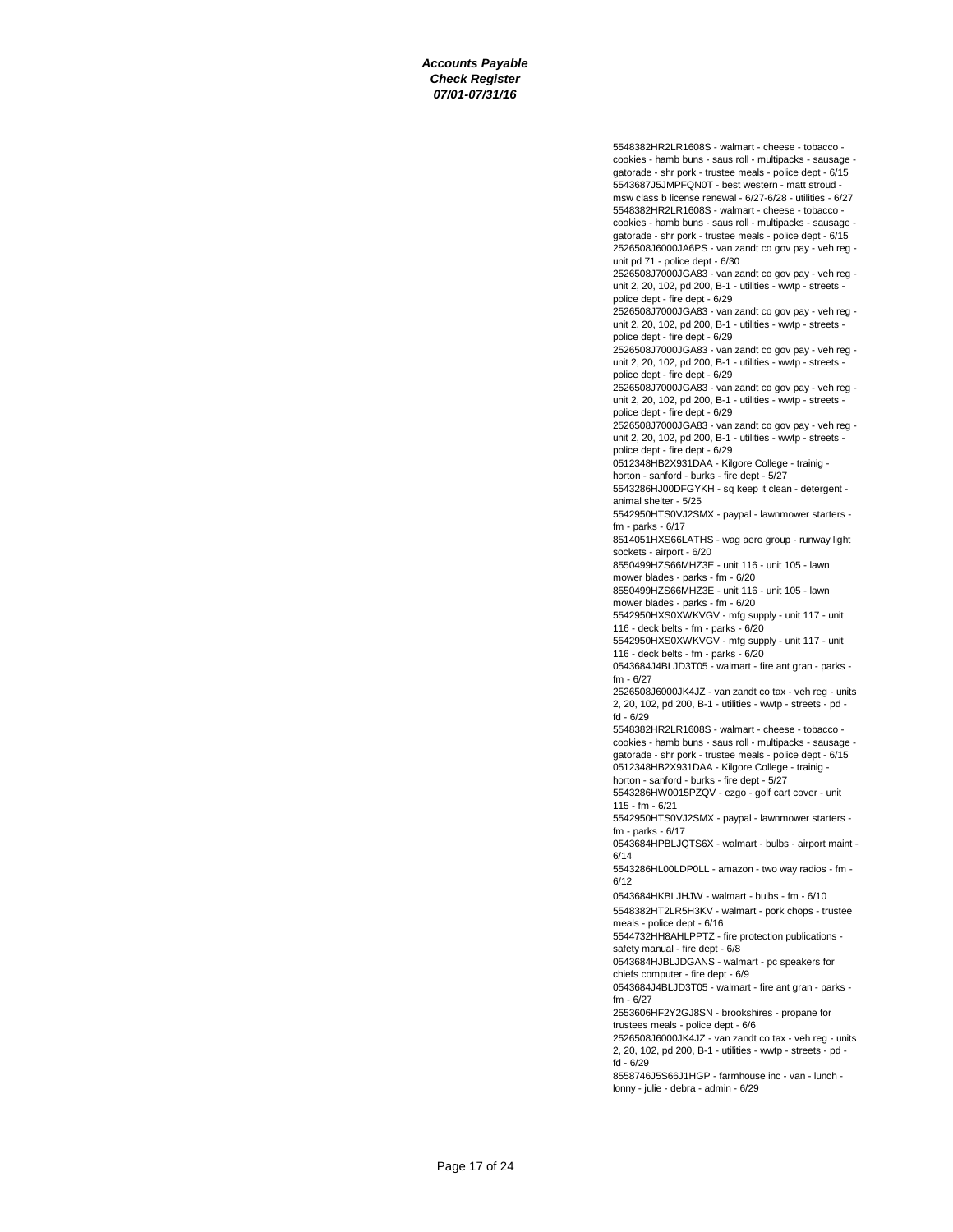|        |           |                                   |              | 7533700HXQ0HFBJY6 - texas muni courts austin -                                                                        |
|--------|-----------|-----------------------------------|--------------|-----------------------------------------------------------------------------------------------------------------------|
|        |           |                                   |              | michelle richard - juvenile case manager - 6/27-6/29 -<br>muni court - 6/20                                           |
|        |           |                                   |              | 7514051HBS66K33R9 - east texas tobacco - tobacco                                                                      |
|        |           |                                   |              | for trustees - police dept - 6/3                                                                                      |
|        |           |                                   |              | 5543286HV00DREBHA - courtyard by marriott - round<br>rock - Ionny cluck - 6/15-6/17 - admin - 6/17                    |
|        |           |                                   |              | 7514051HFS66KQ8KN - east texas tobacco - tobacco                                                                      |
|        |           |                                   |              | for trustees - police dept - 6/7                                                                                      |
|        |           |                                   |              | 0548680HKRB2MYW - exxonmobil - trustee tobacco -                                                                      |
|        |           |                                   |              | police dept - 6/10<br>2553606HN2Y2H78XE - brookshires - soft drinks -                                                 |
|        |           |                                   |              | hambgr buns - ht dog buns - veg oil - chili - potatoes -                                                              |
|        |           |                                   |              | franks - meat bundle - for trustee meals - police dept -<br>6/13                                                      |
|        |           |                                   |              | 2553606HN2Y2H78XE - brookshires - soft drinks -                                                                       |
|        |           |                                   |              | hambgr buns - ht dog buns - veg oil - chili - potatoes -                                                              |
|        |           |                                   |              | franks - meat bundle - for trustee meals - police dept -<br>6/13                                                      |
|        |           |                                   |              | 2553606HN2Y2H78XE - brookshires - soft drinks -                                                                       |
|        |           |                                   |              | hambgr buns - ht dog buns - veg oil - chili - potatoes -                                                              |
|        |           |                                   |              | franks - meat bundle - for trustee meals - police dept -                                                              |
|        |           |                                   |              | 6/13<br>0541019J0Q5EXNLNV - usps - certified mail - code enf -                                                        |
|        |           |                                   |              | 6/24                                                                                                                  |
|        |           |                                   |              | 0541019HNQ5F77N1M - usps - mailed video to                                                                            |
|        |           |                                   |              | attorney - police dept - 6/14<br>5543273J42DE5P5ZW - shoplet - copy paper - coc -                                     |
|        |           |                                   |              | 6/28                                                                                                                  |
|        |           |                                   |              | 2553606J52Y2H1Z21 - brookshires - chips - cheese -                                                                    |
|        |           |                                   |              | torillas - tobacco - burgr buns - bbq sauce - ribs -<br>sandwiches - bacon - meat bundle - for trustees - police      |
|        |           |                                   |              | dept - 6/27                                                                                                           |
|        |           |                                   |              | 5542950HQJH870QMV - badaxx tactical - multi use ax -                                                                  |
|        |           |                                   |              | fire dept - $6/4$<br>0514048HWLYK2Q7PJ - mcdonalds - trustee meals -                                                  |
|        |           |                                   |              | police dept - 6/20                                                                                                    |
|        |           |                                   |              | 2526508J6000JK4JZ - van zandt co tax - veh reg - units                                                                |
|        |           |                                   |              | 2, 20, 102, pd 200, B-1 - utilities - wwtp - streets - pd -                                                           |
|        |           |                                   |              | fd - 6/29<br>2526508J6000JK4JZ - van zandt co tax - veh reg - units                                                   |
|        |           |                                   |              | 2, 20, 102, pd 200, B-1 - utilities - wwtp - streets - pd -                                                           |
|        |           |                                   |              | fd - 6/29                                                                                                             |
|        |           |                                   |              | 2526508J6000JK4JZ - van zandt co tax - veh reg - units<br>2, 20, 102, pd 200, B-1 - utilities - wwtp - streets - pd - |
|        |           |                                   |              | fd - 6/29                                                                                                             |
|        |           |                                   |              | 2553606J52Y2H1Z21 - brookshires - chips - cheese -                                                                    |
|        |           |                                   |              | torillas - tobacco - burgr buns - bbg sauce - ribs -<br>sandwiches - bacon - meat bundle - for trustees - police      |
|        |           |                                   |              | dept - 6/27                                                                                                           |
|        |           |                                   |              | 2553606J52Y2H1Z21 - brookshires - chips - cheese -                                                                    |
|        |           |                                   |              | torillas - tobacco - burgr buns - bbq sauce - ribs -<br>sandwiches - bacon - meat bundle - for trustees - police      |
|        |           |                                   |              | dept - 6/27                                                                                                           |
|        |           |                                   |              | 5548382J02LR3TYNX - walmart - tobacco - sandwich -                                                                    |
|        |           |                                   |              | banquet meals - inmate meals - police dept - 6/23                                                                     |
|        |           |                                   |              | 5548382J02LR3TYNX - walmart - tobacco - sandwich -<br>banquet meals - inmate meals - police dept - 6/23               |
|        |           |                                   |              | 8542623HGWGN96EEZ - sweet sues restaurant -lonny                                                                      |
|        |           |                                   |              | & brad - visiting tom at hospital - admin - 6/8                                                                       |
|        |           |                                   |              | 7514051HWS66LDSTD - east texas tobacco - trustee<br>tobacco - police dept - 6/20                                      |
|        |           |                                   |              | 5543273J42DE593RB - shoplet - copy paper - police                                                                     |
|        |           |                                   |              | dept - 6/28                                                                                                           |
| 732665 | 7/21/2016 | 3480 CHEMSEARCH                   | \$<br>527.83 |                                                                                                                       |
|        |           |                                   |              | 2367386 - food grade grease - gasket maker - wwtp -<br>7/30                                                           |
| 732666 | 7/21/2016 | 3471 COMMUNITY INTERNET PROVIDERS | \$<br>82.05  |                                                                                                                       |
|        |           |                                   |              | 13900 - mo internet stmt - old city hall - 7/1                                                                        |
| 732667 | 7/21/2016 | 1067 DALLAS DODGE                 | \$<br>309.25 |                                                                                                                       |
|        |           |                                   |              | 1030471 - unit pd 65 - alternator - police dept - 6/23                                                                |
|        |           |                                   |              |                                                                                                                       |
| 732668 | 7/21/2016 | 30 DAVE'S SMALL ENGINE REPAIR     | \$<br>54.05  |                                                                                                                       |
|        |           |                                   |              | 32219 - chain saw repair - sprocket - slide - plate -<br>streets - $6/3$                                              |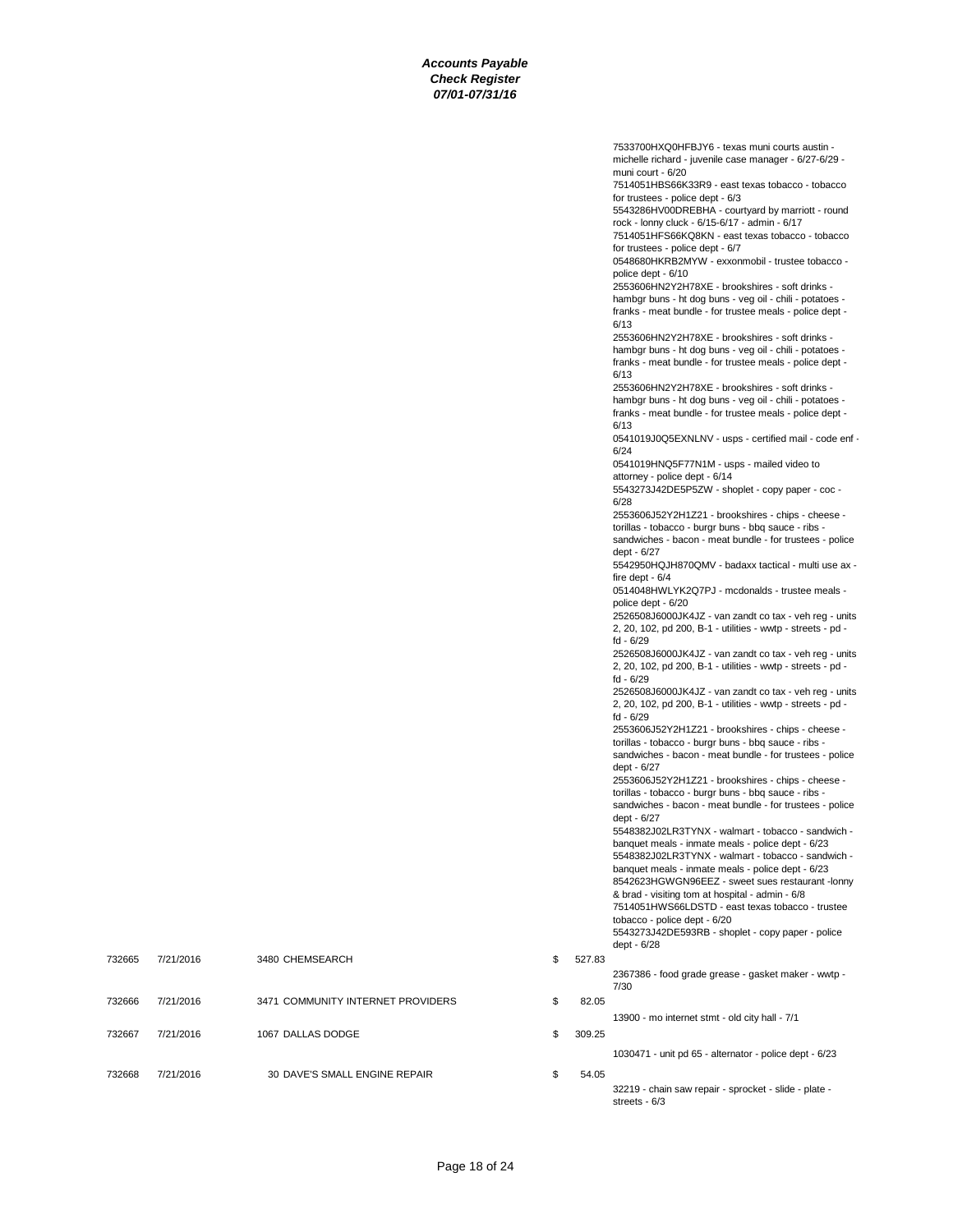| 732669 | 7/21/2016 | 3361 DAVIS STRIPING SERVICES      | \$<br>450.00 |                                                                                                                                                                                                                                                                                                                                                                                                                                                                                                                                                                                                                                        |
|--------|-----------|-----------------------------------|--------------|----------------------------------------------------------------------------------------------------------------------------------------------------------------------------------------------------------------------------------------------------------------------------------------------------------------------------------------------------------------------------------------------------------------------------------------------------------------------------------------------------------------------------------------------------------------------------------------------------------------------------------------|
| 732670 | 7/21/2016 | 2868 DAY TIRE PROS OF CANTON      | \$<br>74.00  | 203 - striping at log cabin - fm - 7/19                                                                                                                                                                                                                                                                                                                                                                                                                                                                                                                                                                                                |
|        |           |                                   |              | 13242 - unit pd 01 - flat repair - police dept - 6/28<br>13743 - unit pd 51 - mount and balance tires - police<br>dept - 7/6                                                                                                                                                                                                                                                                                                                                                                                                                                                                                                           |
|        |           |                                   |              | 13280 - unit pd 200 - balance tires - police dept - 6/28                                                                                                                                                                                                                                                                                                                                                                                                                                                                                                                                                                               |
| 732671 | 7/21/2016 | 178 DEEN IMPLEMENT CO.            | \$<br>169.74 | 1016072 - units 27 and 49 - blades for brush hog<br>mowers - wwtp - utilities - 7/8<br>1016072 - units 27 and 49 - blades for brush hog<br>mowers - wwtp - utilities - 7/8                                                                                                                                                                                                                                                                                                                                                                                                                                                             |
| 732672 | 7/21/2016 | 32 DPC INDUSTRIES, INC.           | \$1,165.76   |                                                                                                                                                                                                                                                                                                                                                                                                                                                                                                                                                                                                                                        |
|        |           |                                   |              | 797001839-16 - 120 lb chlorine, 150# cyl - water plant                                                                                                                                                                                                                                                                                                                                                                                                                                                                                                                                                                                 |
| 732673 | 7/21/2016 | 3040 DSHS CENTRAL LAB MC2004      | \$<br>279.35 | CEN.CD3571_062016 - water testing - water plant - 7/5                                                                                                                                                                                                                                                                                                                                                                                                                                                                                                                                                                                  |
| 732674 | 7/21/2016 | 319 EAGER BEAVER                  | \$4,350.00   |                                                                                                                                                                                                                                                                                                                                                                                                                                                                                                                                                                                                                                        |
|        |           |                                   |              | 194757 - tree removal for cemetery fence project - fm -<br>7/19                                                                                                                                                                                                                                                                                                                                                                                                                                                                                                                                                                        |
|        |           |                                   |              | 194758 - tree and underbrush clean up and removal for<br><b>West Outfall</b>                                                                                                                                                                                                                                                                                                                                                                                                                                                                                                                                                           |
| 732675 | 7/21/2016 | 3490 EAGLE FUEL & OIL LP          | \$<br>841.50 |                                                                                                                                                                                                                                                                                                                                                                                                                                                                                                                                                                                                                                        |
|        |           |                                   |              | 88113 - diesel for equip - utilities tank - utilities - 7/11                                                                                                                                                                                                                                                                                                                                                                                                                                                                                                                                                                           |
| 732676 | 7/21/2016 | 3489 FRONTIER                     | \$<br>67.91  | 903-567-0484-050302-5 - frontier phone svcs - 903-567-                                                                                                                                                                                                                                                                                                                                                                                                                                                                                                                                                                                 |
|        | 7/21/2016 |                                   | \$3,502.50   | 0484 - fm - 7/10                                                                                                                                                                                                                                                                                                                                                                                                                                                                                                                                                                                                                       |
| 732677 |           | 381 GARY BURTON ENGINEERING, INC. |              | 3451 - Misc City Engineering - wwtp - utilities - 6/30                                                                                                                                                                                                                                                                                                                                                                                                                                                                                                                                                                                 |
|        |           |                                   |              | 3451 - Misc City Engineering - wwtp - utilities - 6/30                                                                                                                                                                                                                                                                                                                                                                                                                                                                                                                                                                                 |
| 732678 | 7/21/2016 | 3525 GARY OR JUDY HATFIELD        | \$<br>56.52  |                                                                                                                                                                                                                                                                                                                                                                                                                                                                                                                                                                                                                                        |
|        |           |                                   |              | 07112016 - replace ck 730328 stale dated for utility<br>billing deposit - 7/11                                                                                                                                                                                                                                                                                                                                                                                                                                                                                                                                                         |
| 732679 | 7/21/2016 | 891 GT DISTRIBUTORS INC.          | \$1,820.72   |                                                                                                                                                                                                                                                                                                                                                                                                                                                                                                                                                                                                                                        |
|        |           |                                   |              | INV0580150 - vest - gun holster - uniform shirt - derek<br>heifner - police dept - 7/14<br>INV0578968 - per prizen money from vz county<br>shooting tournament - police dept - 7/6<br>INV0579523 - uniform shirts - chad mattingly - police<br>dept - 7/11<br>INV0578968 - per prizen money from vz county<br>shooting tournament - police dept - 7/6<br>INV0578968 - per prizen money from vz county<br>shooting tournament - police dept - 7/6<br>INV0578968 - per prizen money from vz county<br>shooting tournament - police dept - 7/6<br>INV0578968 - per prizen money from vz county<br>shooting tournament - police dept - 7/6 |
|        |           |                                   |              | INV0578968 - per prizen money from vz county<br>shooting tournament - police dept - 7/6<br>INV0578968 - per prizen money from vz county<br>shooting tournament - police dept - 7/6<br>INV0578968 - per prizen money from vz county<br>shooting tournament - police dept - 7/6<br>INV0578968 - per prizen money from vz county                                                                                                                                                                                                                                                                                                          |
| 732680 | 7/21/2016 | 3455 ICS JAIL SUPPLIES INC        | \$<br>178.56 | shooting tournament - police dept - 7/6                                                                                                                                                                                                                                                                                                                                                                                                                                                                                                                                                                                                |
| 732681 | 7/21/2016 | 3341 JACK HARRIS                  | \$<br>125.00 | 137942W - inmate uniforms - police dept - 7/6                                                                                                                                                                                                                                                                                                                                                                                                                                                                                                                                                                                          |
|        |           |                                   |              | 3416 - annual back flow test - wwtp - 7/18                                                                                                                                                                                                                                                                                                                                                                                                                                                                                                                                                                                             |
| 732682 | 7/21/2016 | 3527 JAMES HARRIS                 | \$<br>69.66  | 07202016 - replace ck# 729922 dated 8/10/15 - utility                                                                                                                                                                                                                                                                                                                                                                                                                                                                                                                                                                                  |
| 732683 | 7/21/2016 | 3526 JOHN HOLLEY                  | \$<br>275.00 | billing refund - 7/20                                                                                                                                                                                                                                                                                                                                                                                                                                                                                                                                                                                                                  |
|        |           |                                   |              | 748553 - unit 103 skid steer - repair a/c - fm - 7/12                                                                                                                                                                                                                                                                                                                                                                                                                                                                                                                                                                                  |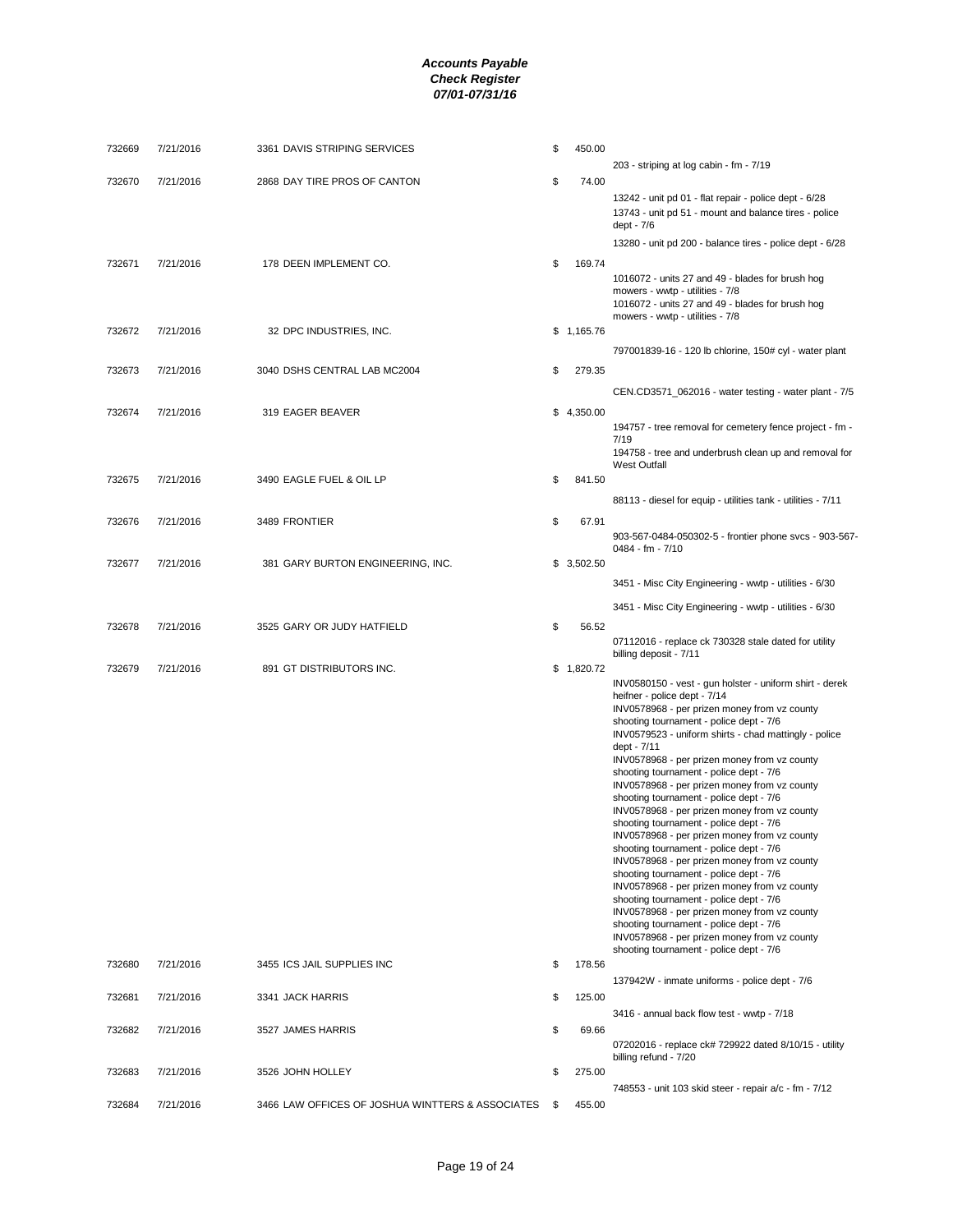|        |           |                                        |              | 07202016 - legal fees - 5/25/16-6/24/2016 - muni court -<br>7/20                    |
|--------|-----------|----------------------------------------|--------------|-------------------------------------------------------------------------------------|
| 732685 | 7/21/2016 | 1173 LUBRIFORMANCE                     | \$1,317.21   |                                                                                     |
|        |           |                                        |              | 3658 - 55 gallond drum - fuel stabilizer - 6/29                                     |
|        |           |                                        |              | 3658 - 55 gallond drum - fuel stabilizer - 6/29                                     |
|        |           |                                        |              | 3658 - 55 gallond drum - fuel stabilizer - 6/29                                     |
|        |           |                                        |              | 3658 - 55 gallond drum - fuel stabilizer - 6/29                                     |
|        |           |                                        |              | 3658 - 55 gallond drum - fuel stabilizer - 6/29                                     |
|        |           |                                        |              |                                                                                     |
|        |           |                                        |              | 3658 - 55 gallond drum - fuel stabilizer - 6/29                                     |
|        |           |                                        |              | 3658 - 55 gallond drum - fuel stabilizer - 6/29                                     |
|        |           |                                        |              | 3658 - 55 gallond drum - fuel stabilizer - 6/29                                     |
|        |           |                                        |              | 3658 - 55 gallond drum - fuel stabilizer - 6/29                                     |
|        |           |                                        |              | 3658 - 55 gallond drum - fuel stabilizer - 6/29                                     |
|        |           |                                        |              | 3658 - 55 gallond drum - fuel stabilizer - 6/29                                     |
| 732686 | 7/21/2016 | 3358 MADISON FOWLER                    | \$1,000.00   |                                                                                     |
|        |           |                                        |              | 07192016 - Fm scholarship - 2nd year - 7/19                                         |
| 732687 | 7/21/2016 | 199 MAULDIN MECHANICAL                 | \$<br>277.00 |                                                                                     |
|        |           |                                        |              | 005124 - replaced burned blower motor & copacitor -<br>civic center a/c - fm - 7/13 |
| 732688 | 7/21/2016 | 1068 MR D'S #1                         | \$<br>234.91 |                                                                                     |
|        |           |                                        |              | 424844 - 25.85 gal diesel @ 2.199 - fire dept - 6/17                                |
|        |           |                                        |              |                                                                                     |
|        |           |                                        |              | 813565 - 45.48 gal diesel @ 2.199 - unit 5 dump truck -<br>streets - 6/10           |
|        |           |                                        |              | 424830 - 35.49 gal diesel @ 2.199 - Engine 1 - fire dept                            |
|        |           |                                        |              | $-6/14$                                                                             |
| 732689 | 7/21/2016 | 2837 MR D'S #2                         | \$<br>156.63 |                                                                                     |
|        |           |                                        |              | 225831 - fuel for equip - credit from statement - fm -<br>5/10                      |
|        |           |                                        |              | 425697 - unit 10 - diesel fuel for portable tank - utilities -                      |
|        |           |                                        |              | 6/3                                                                                 |
| 732690 | 7/21/2016 | 3005 NEOFUNDS BY NEOPOST               | \$<br>600.00 |                                                                                     |
|        |           |                                        |              | 7/16-7900-0440-5116-5367 - postage refill - coc - 6/29                              |
| 732691 | 7/21/2016 | 1421 OEM SUPPLIES                      | \$<br>405.98 |                                                                                     |
|        |           |                                        |              | 107060 - toner for copier - admin - 7/14                                            |
| 732692 | 7/21/2016 | 350 OMNIBASE SERVICES OF TEXAS         | \$<br>167.20 |                                                                                     |
|        |           |                                        |              | OBS16200245 - omnibase fees - 2nd Quarter 2016 -                                    |
|        |           |                                        |              | muni court - 7/5                                                                    |
| 732693 | 7/21/2016 | 3291 P & A ADMINISTRATIVE SERVICES INC | \$<br>170.00 |                                                                                     |
|        |           |                                        |              | F72890234639 - flex fees for the month of August 2016 -                             |
|        |           |                                        |              | 7/21<br>F72890224529 - flex fees for the month of June 2016 -                       |
|        |           |                                        |              | admin - 5/19                                                                        |
| 732694 | 7/21/2016 | 216 PAETEC COMMUNICATIONS INC          | \$1,317.63   |                                                                                     |
|        |           |                                        |              | 59559719 - paetec mo phone stmt - 7/10                                              |
|        |           |                                        |              | 59559719 - paetec mo phone stmt - 7/10                                              |
|        |           |                                        |              | 59559719 - paetec mo phone stmt - 7/10                                              |
|        |           |                                        |              | 59559719 - paetec mo phone stmt - 7/10                                              |
|        |           |                                        |              | 59559719 - paetec mo phone stmt - 7/10                                              |
|        |           |                                        |              | 59559719 - paetec mo phone stmt - 7/10                                              |
|        |           |                                        |              | 59559719 - paetec mo phone stmt - 7/10                                              |
|        |           |                                        |              | 59559719 - paetec mo phone stmt - 7/10                                              |
| 732695 | 7/21/2016 | 2979 PATTERSON VETERINARY SUPPLY INC   | \$<br>317.59 |                                                                                     |
|        |           |                                        |              | 869/1541628 - chewable wormer - animal shelter - 6/16                               |
|        |           |                                        |              |                                                                                     |
|        |           |                                        |              | 1352468715 - syringes - gloves - ketamine - animal<br>shelter - $6/3$               |
| 732696 | 7/21/2016 | 3121 PRESTON SEPTIC SERVICE            | \$<br>275.00 |                                                                                     |
|        |           |                                        |              | 10089 - pump grease trap - civic center - 7/11                                      |
| 732697 | 7/21/2016 | 572 PUMPS AND CONTROLS                 | \$1,609.00   |                                                                                     |
|        |           |                                        |              | 373510 - LMI Metering Pump - Water Plant - 7/15                                     |
| 732698 | 7/21/2016 | 188 PURCHASE POWER                     | \$<br>241.99 |                                                                                     |
|        |           |                                        |              |                                                                                     |
|        |           |                                        |              | 8/16-8000-9090-0521-1474 - postage refill - fm - 7/12                               |
| 732699 | 7/21/2016 | 1867 QUILL CORPORATION                 | \$<br>187.98 |                                                                                     |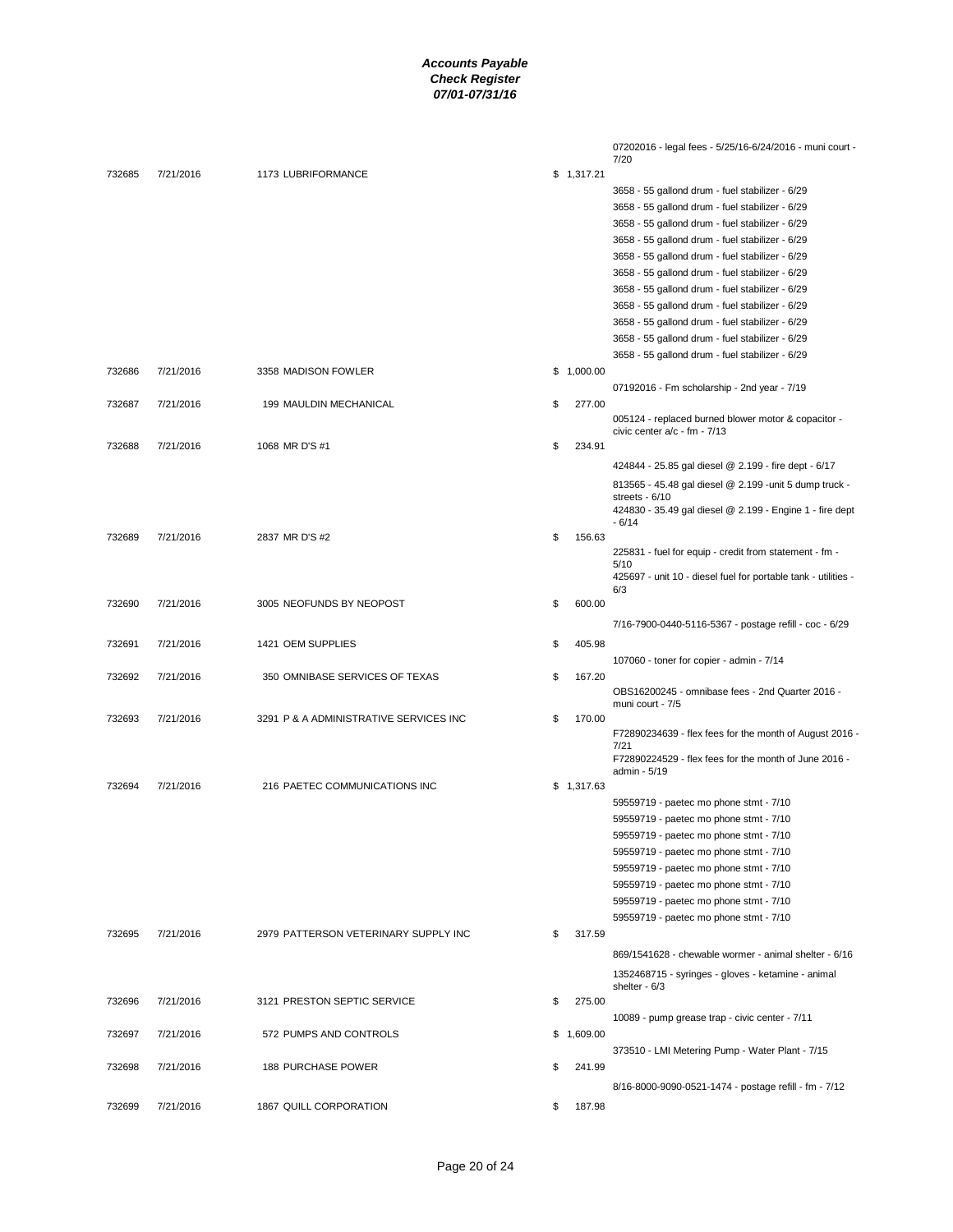|        |           |                                          |              | 7036628 - hp toner for bristal and dwight - dev serv -<br>coc - 6/29<br>7036628 - hp toner for bristal and dwight - dev serv -<br>coc - 6/29                                                                                                                                                                                                                                 |
|--------|-----------|------------------------------------------|--------------|------------------------------------------------------------------------------------------------------------------------------------------------------------------------------------------------------------------------------------------------------------------------------------------------------------------------------------------------------------------------------|
| 732700 | 7/21/2016 | 2958 RESCUED PET ADOPTION LEAGUE         | \$<br>485.20 | 071816.1 - jk hope - vetericyn - cat food - dog food -<br>animal shelter - 7/18<br>071816.1 - jk hope - vetericyn - cat food - dog food -<br>animal shelter - 7/18                                                                                                                                                                                                           |
| 732701 | 7/21/2016 | 1582 RICHLAND CHAMBERS AREA CONSTRUCTION | \$12,726.60  |                                                                                                                                                                                                                                                                                                                                                                              |
| 732702 | 7/21/2016 | 2751 RON HAMMACK                         | \$<br>313.10 | 7149 - Retaining Walls - fm - 7/17                                                                                                                                                                                                                                                                                                                                           |
|        |           |                                          |              | 07182016 - reimb per diem - affair of the heart - tulsa<br>oklahoma - 7/15-7/17 - recruit vendors - fm- 7/18                                                                                                                                                                                                                                                                 |
|        |           |                                          |              | 07182016 - reimb per diem - affair of the heart - tulsa<br>oklahoma - 7/15-7/17 - recruit vendors - fm- 7/18<br>07182016 - reimb per diem - affair of the heart - tulsa<br>oklahoma - 7/15-7/17 - recruit vendors - fm- 7/18                                                                                                                                                 |
| 732703 | 7/21/2016 | 3082 SHARE CORPORATION                   | \$<br>260.87 | 953643 - gloves for utilities and streets - 7/6                                                                                                                                                                                                                                                                                                                              |
|        |           |                                          |              | 953643 - gloves for utilities and streets - 7/6                                                                                                                                                                                                                                                                                                                              |
| 732704 | 7/21/2016 | 66 SITE SANITATION SERVICE               | \$<br>540.00 |                                                                                                                                                                                                                                                                                                                                                                              |
|        |           |                                          |              | 7/16-100-7 - portable toilet rentals July - fm - parks -<br>new city hall - tc iv - 7/11<br>7/16-100-7 - portable toilet rentals July - fm - parks -<br>new city hall - tc iv - 7/11<br>7/16-100-7 - portable toilet rentals July - fm - parks -<br>new city hall - tc iv - 7/11<br>7/16-100-7 - portable toilet rentals July - fm - parks -<br>new city hall - tc iv - 7/11 |
| 732705 | 7/21/2016 | 52 STATE COMPTROLLER                     | \$13,672.76  | 1-75-6002932-8 - state criminal costs and fees -                                                                                                                                                                                                                                                                                                                             |
|        |           |                                          |              | Quarter ending 6/30/2016 - muni court - 6/30                                                                                                                                                                                                                                                                                                                                 |
| 732706 | 7/21/2016 | 3252 STEEL DEFENDER                      | \$<br>496.00 |                                                                                                                                                                                                                                                                                                                                                                              |
|        |           |                                          |              | 07052016-0001 - vests -forfeiture fund - police dept                                                                                                                                                                                                                                                                                                                         |
| 732707 | 7/21/2016 | 2468 SYSLOGIC TECHNOLOGY SERVICES        | \$1,032.00   | 6624 - Think Pad - for Debra at City Hall - 7/6                                                                                                                                                                                                                                                                                                                              |
| 732708 | 7/21/2016 | 13 TEXAS WATER UTILITIES ASSOC.          | \$<br>50.00  |                                                                                                                                                                                                                                                                                                                                                                              |
|        |           |                                          |              | 07122016 - james fields - twa membership 2016 - (at<br>large) - water plant - 7/12                                                                                                                                                                                                                                                                                           |
| 732709 | 7/21/2016 | 2556 TRINITY MATERIALS, INC.             | \$2,263.19   |                                                                                                                                                                                                                                                                                                                                                                              |
|        |           |                                          |              | 7140462085 - 53.86 tons crushed rock @ 10.5 - CYRA -<br>Steets - 6/27<br>7140462532 - 53.41 tons crushed rock @ 10.5 - streets                                                                                                                                                                                                                                               |
|        |           |                                          |              | $-6/29$<br>7140462085 - 53.86 tons crushed rock @ 10.5 - CYRA -                                                                                                                                                                                                                                                                                                              |
|        |           |                                          |              | Steets - 6/27                                                                                                                                                                                                                                                                                                                                                                |
|        |           |                                          |              | 7140461697 - 53.98 tons crushed rock @ 10.5 - CYRA -<br>6/23                                                                                                                                                                                                                                                                                                                 |
|        |           |                                          |              | 7140461282 - 54.29 tons crushed rock @ 10.5 - CYRA -<br>6/21                                                                                                                                                                                                                                                                                                                 |
| 732710 | 7/21/2016 | 2716 CHRISTUS TMF HEALTH & FITNESS       | \$<br>380.00 |                                                                                                                                                                                                                                                                                                                                                                              |
|        |           |                                          |              | 07012016 - tmf health membership - July 2016 - 7/12                                                                                                                                                                                                                                                                                                                          |
|        |           |                                          |              | 07012016 - tmf health membership - July 2016 - 7/12                                                                                                                                                                                                                                                                                                                          |
|        |           |                                          |              | 07012016 - tmf health membership - July 2016 - 7/12                                                                                                                                                                                                                                                                                                                          |
|        |           |                                          |              | 07012016 - tmf health membership - July 2016 - 7/12                                                                                                                                                                                                                                                                                                                          |
|        |           |                                          |              | 07012016 - tmf health membership - July 2016 - 7/12                                                                                                                                                                                                                                                                                                                          |
|        |           |                                          |              | 07012016 - tmf health membership - July 2016 - 7/12                                                                                                                                                                                                                                                                                                                          |
|        |           |                                          |              | 07012016 - tmf health membership - July 2016 - 7/12                                                                                                                                                                                                                                                                                                                          |
|        |           |                                          |              | 07012016 - tmf health membership - July 2016 - 7/12                                                                                                                                                                                                                                                                                                                          |
|        |           |                                          |              | 07012016 - tmf health membership - July 2016 - 7/12                                                                                                                                                                                                                                                                                                                          |
|        |           |                                          |              | 07012016 - tmf health membership - July 2016 - 7/12                                                                                                                                                                                                                                                                                                                          |
|        |           |                                          |              |                                                                                                                                                                                                                                                                                                                                                                              |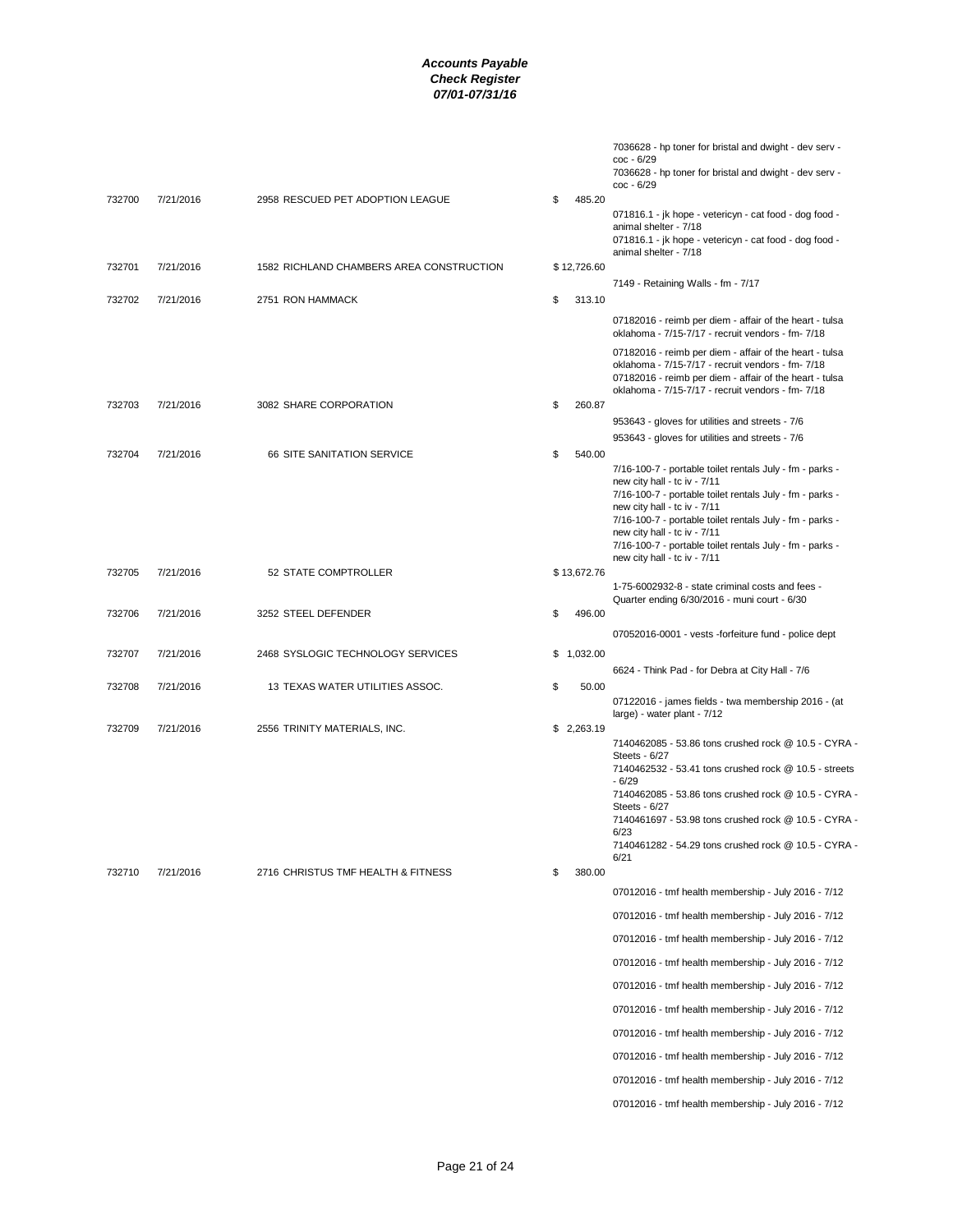|        |           |                                     |              | 07012016 - tmf health membership - July 2016 - 7/12                      |
|--------|-----------|-------------------------------------|--------------|--------------------------------------------------------------------------|
|        |           |                                     |              | 07012016 - tmf health membership - July 2016 - 7/12                      |
|        |           |                                     |              | 07012016 - tmf health membership - July 2016 - 7/12                      |
|        |           |                                     |              |                                                                          |
|        |           |                                     |              | 07012016 - tmf health membership - July 2016 - 7/12                      |
|        |           |                                     |              | 07012016 - tmf health membership - July 2016 - 7/12                      |
|        |           |                                     |              | 07012016 - tmf health membership - July 2016 - 7/12                      |
|        |           |                                     |              | 07012016 - tmf health membership - July 2016 - 7/12                      |
|        |           |                                     |              | 07012016 - tmf health membership - July 2016 - 7/12                      |
|        |           |                                     |              |                                                                          |
|        |           |                                     |              | 07012016 - tmf health membership - July 2016 - 7/12                      |
| 732711 | 7/21/2016 | 79 TRINITY VALLEY ELEC COOP         | \$<br>88.51  | 7/16-30043297002 - tvec mo stmt - artesian well - water                  |
|        |           |                                     |              | plant - 7/8                                                              |
|        |           |                                     |              | 7/16-30043297004 - tvec mo stmt - burnet trl - water<br>plant - 7/8      |
| 732712 | 7/21/2016 | 200 UNITED SYSTEMS TECHNOLOGY INC   | \$<br>71.52  |                                                                          |
|        |           |                                     |              | 88716 - utility billing - ebills - utilities - 6/30                      |
| 732713 | 7/21/2016 | 3065 US BANK EQUIPMENT FINANCE      | \$<br>227.87 |                                                                          |
|        |           |                                     |              | 308919448 - mo copier lease payment - fm - 7/14                          |
| 732714 | 7/21/2016 | 1531 UTILITY DATA SYSTEMS INC       | \$1,596.00   | 13874 - software support two user system - muni court -                  |
|        |           |                                     |              | 7/1                                                                      |
| 732715 | 7/21/2016 | 3241 VERIZON WIRELESS               | \$2,238.70   |                                                                          |
|        |           |                                     |              | 9767907992 - verizon mo stmt - 7/1                                       |
|        |           |                                     |              | 9767907992 - verizon mo stmt - 7/1                                       |
|        |           |                                     |              | 9767907992 - verizon mo stmt - 7/1                                       |
|        |           |                                     |              | 9767907992 - verizon mo stmt - 7/1                                       |
|        |           |                                     |              | 9767907992 - verizon mo stmt - 7/1                                       |
|        |           |                                     |              | 9767907992 - verizon mo stmt - 7/1                                       |
|        |           |                                     |              | 9767907992 - verizon mo stmt - 7/1<br>9767907992 - verizon mo stmt - 7/1 |
|        |           |                                     |              | 9767907992 - verizon mo stmt - 7/1                                       |
|        |           |                                     |              | 9767907992 - verizon mo stmt - 7/1                                       |
|        |           |                                     |              | 9767907992 - verizon mo stmt - 7/1                                       |
|        |           |                                     |              | 9767907992 - verizon mo stmt - 7/1                                       |
|        |           |                                     |              | 9767907992 - verizon mo stmt - 7/1                                       |
|        |           |                                     |              | 9767907992 - verizon mo stmt - 7/1                                       |
|        |           |                                     |              | 9767907992 - verizon mo stmt - 7/1                                       |
|        |           |                                     |              | 9767907992 - verizon mo stmt - 7/1                                       |
|        |           |                                     |              | 9767907992 - verizon mo stmt - 7/1                                       |
|        |           |                                     |              | 9767907992 - verizon mo stmt - 7/1                                       |
| 732716 | 7/21/2016 | 100 WALLACE & MURRAY                | \$<br>50.00  |                                                                          |
|        |           |                                     |              | 1663 - super heavy bond renewal - coc - 7/8                              |
| 732717 | 7/26/2016 | 1593 COLLEEN M BROWN                | \$<br>69.23  |                                                                          |
|        |           |                                     |              | 07262016 - CAUSE-94211-COLLEEN BROWN/JOEL<br>BROWN--AG CASE#-4591592561  |
| 732718 | 7/26/2016 | 3365 MINDY S PROCK                  | \$<br>184.62 |                                                                          |
|        |           |                                     |              | 07262016 - cause - 0012826284 - Mindy Suzanne                            |
|        | 7/26/2016 | 134 MY CREDIT UNION                 | \$<br>225.00 | Prock / Steven Lee Prock - 0012826284FM13                                |
| 732719 |           |                                     |              |                                                                          |
|        |           |                                     |              | 07262016 - EMPLOYEE DIRECT SAVINGS DEPOSIT                               |
|        |           |                                     |              | 07262016 - EMPLOYEE DIRECT SAVINGS DEPOSIT                               |
|        |           |                                     |              | 07262016 - EMPLOYEE DIRECT SAVINGS DEPOSIT                               |
|        |           |                                     |              | 07262016 - EMPLOYEE DIRECT SAVINGS DEPOSIT                               |
|        |           |                                     |              |                                                                          |
| 732720 | 7/26/2016 | 3487 OFFICE OF THE ATTORNEY GENERAL | \$<br>535.01 | 07262016 - REM ID# 00124129473254854551-                                 |
|        |           |                                     |              | MELANIE J WOLFE                                                          |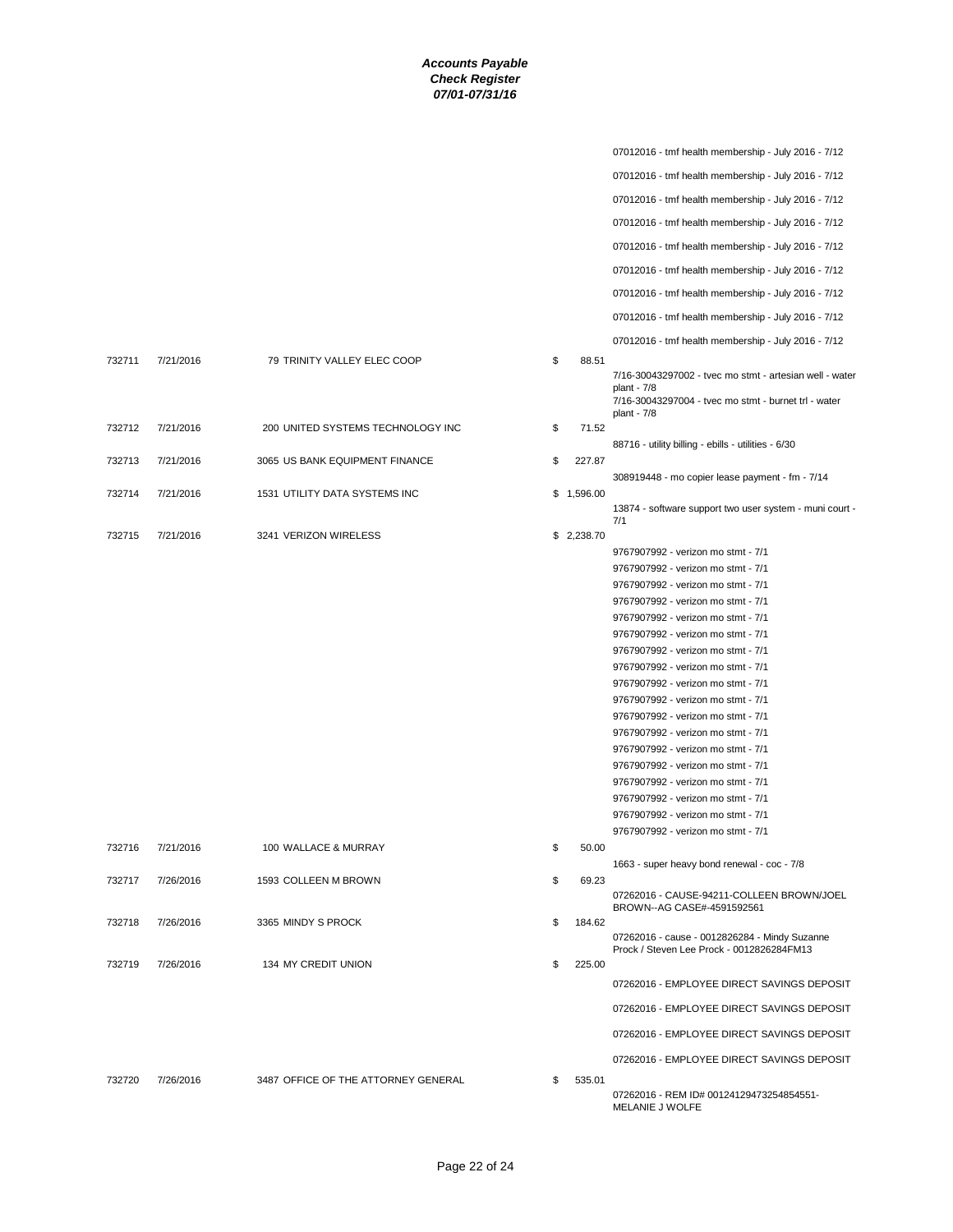| 732721   | 7/26/2016 | 1918 ROBIN MICHELLE ALLISON     | \$<br>230.77   | 07262016 - CASE-09-00132-ROBIN ALLISON/BRAD                                          |
|----------|-----------|---------------------------------|----------------|--------------------------------------------------------------------------------------|
|          |           |                                 |                | <b>ALLISON</b>                                                                       |
| 732722   | 7/26/2016 | 2736 State Disbursement Unit    | \$<br>138.46   |                                                                                      |
|          |           |                                 |                | 07262016 - cause #CV38856/dana/j phillips                                            |
| 732723   | 7/26/2016 | 2707 United States Treasury     | \$<br>132.37   | 720-V - PCOR1 fee - form 720 - 75-6002932 - Quarterly                                |
|          |           |                                 |                | Federal Excise Tax - 7/25                                                            |
| 732724   | 7/26/2016 | 2707 United States Treasury     | \$<br>304.60   |                                                                                      |
|          |           |                                 |                | 07262016 - Dwight Lancaster-466-92-6876 IRS Levy<br>1040A-12/3                       |
| 732725   | 7/30/2016 | 1363 CHAD MATTINGLY             | \$<br>1.91     |                                                                                      |
|          |           |                                 |                | 10-101430-04 Refund - Utility Billing Refund                                         |
| 05272016 | 7/30/2016 | 2616 DEPT OF THE TREASURY-IRS   | \$<br>1,879.00 |                                                                                      |
|          |           |                                 |                | 05272016 - 941 Payroll Tax Run 2011-2012-5/27                                        |
|          |           |                                 |                | 05272016 - 941 Payroll Tax Run 2011-2012-5/27                                        |
|          |           |                                 |                | 05272016 - 941 Payroll Tax Run 2011-2012-5/27                                        |
|          |           |                                 |                | 05272016 - 941 Payroll Tax Run 2011-2012-5/27                                        |
|          |           |                                 |                | 05272016cr - 941 Payroll Tax Run 2011-2012-5/27                                      |
|          |           |                                 |                | 05272016cr - 941 Payroll Tax Run 2011-2012-5/27                                      |
| 07072016 | 7/7/2016  | 2616 DEPT OF THE TREASURY-IRS   | \$3,733.91     |                                                                                      |
|          |           |                                 |                | 07072016 - 941 Payroll Tax Run 2032-7/7<br>07072016 - 941 Payroll Tax Run 2032-7/7   |
|          |           |                                 |                | 07072016 - 941 Payroll Tax Run 2032-7/7                                              |
|          |           |                                 |                | 07072016 - 941 Payroll Tax Run 2032-7/7                                              |
| 07082016 | 7/8/2016  | 3212 DELUXE CHECKS              | \$<br>162.40   |                                                                                      |
|          |           |                                 |                | 07082016 - deposit slips order-7/8                                                   |
|          |           |                                 |                | 07082016 - deposit slips order-7/8                                                   |
| 07112016 | 7/11/2016 | 875 CEDC                        | \$68,530.20    |                                                                                      |
|          |           |                                 |                | 07112016 - state coll sales tax-jun 2016-to cedc                                     |
| 07122016 | 7/12/2016 | 2616 DEPT OF THE TREASURY-IRS   | \$28,208.30    |                                                                                      |
|          |           |                                 |                | 07122016 - 941 Payroll Tax Run 2035-7/12                                             |
|          |           |                                 |                | 07122016 - 941 Payroll Tax Run 2035-7/12                                             |
|          |           |                                 |                | 07122016 - 941 Payroll Tax Run 2035-7/12                                             |
|          |           |                                 |                | 07122016 - 941 Payroll Tax Run 2035-7/12                                             |
|          |           |                                 |                | 07122016 - 941 Payroll Tax Run 2035-7/12<br>07122016 - 941 Payroll Tax Run 2035-7/12 |
|          |           |                                 |                | 07122016 - 941 Payroll Tax Run 2035-7/12                                             |
|          |           |                                 |                | 07122016 - 941 Payroll Tax Run 2035-7/12                                             |
| 07122016 | 7/12/2016 | 2974 WILLIAMS SCOTSMAN INC      | \$<br>863.65   |                                                                                      |
|          |           |                                 |                | 07122016 - mobile office-coc-monthly rental-July 2016                                |
| 07132016 | 7/13/2016 | 232 CITY OF CANTON GENERAL FUND | \$<br>828.13   |                                                                                      |
|          |           |                                 |                | 071323016 - city coll sales tax-jun 2016-to city                                     |
|          |           |                                 |                | 071323016 - city coll sales tax-jun 2016-to city                                     |
| 07132016 | 7/13/2016 | 875 CEDC                        | \$<br>276.04   |                                                                                      |
|          |           |                                 |                | 07132016 - city coll sales tax-jun 2016-to cedc                                      |
|          |           |                                 |                | 07132016 - city coll sales tax-jun 2016-to cedc                                      |
| 07202016 | 7/20/2016 | 91 TEXAS WORKFORCE COMMISSION   | \$<br>882.00   |                                                                                      |
|          |           |                                 |                | 07202016 - twc unemployment claim-d st john-7/20                                     |
| 07262016 | 7/26/2016 | 2616 DEPT OF THE TREASURY-IRS   | \$25,431.33    |                                                                                      |
|          |           |                                 |                | 07262016 - 941 Payroll Tax Run 2038-7/26                                             |
|          |           |                                 |                | 07262016 - 941 Payroll Tax Run 2038-7/26                                             |
|          |           |                                 |                | 07262016 - 941 Payroll Tax Run 2038-7/26                                             |
|          |           |                                 |                | 07262016 - 941 Payroll Tax Run 2038-7/26                                             |
|          |           |                                 |                | 07262016 - 941 Payroll Tax Run 2038-7/26                                             |
|          |           |                                 |                | 07262016 - 941 Payroll Tax Run 2038-7/26                                             |
|          |           |                                 |                | 07262016 - 941 Payroll Tax Run 2038-7/26                                             |
| 07312016 | 7/31/2016 | 2866 CITY OF CANTON SEWER FUND  | \$4,583.33     | 07262016 - 941 Payroll Tax Run 2038-7/26                                             |
|          |           |                                 |                |                                                                                      |